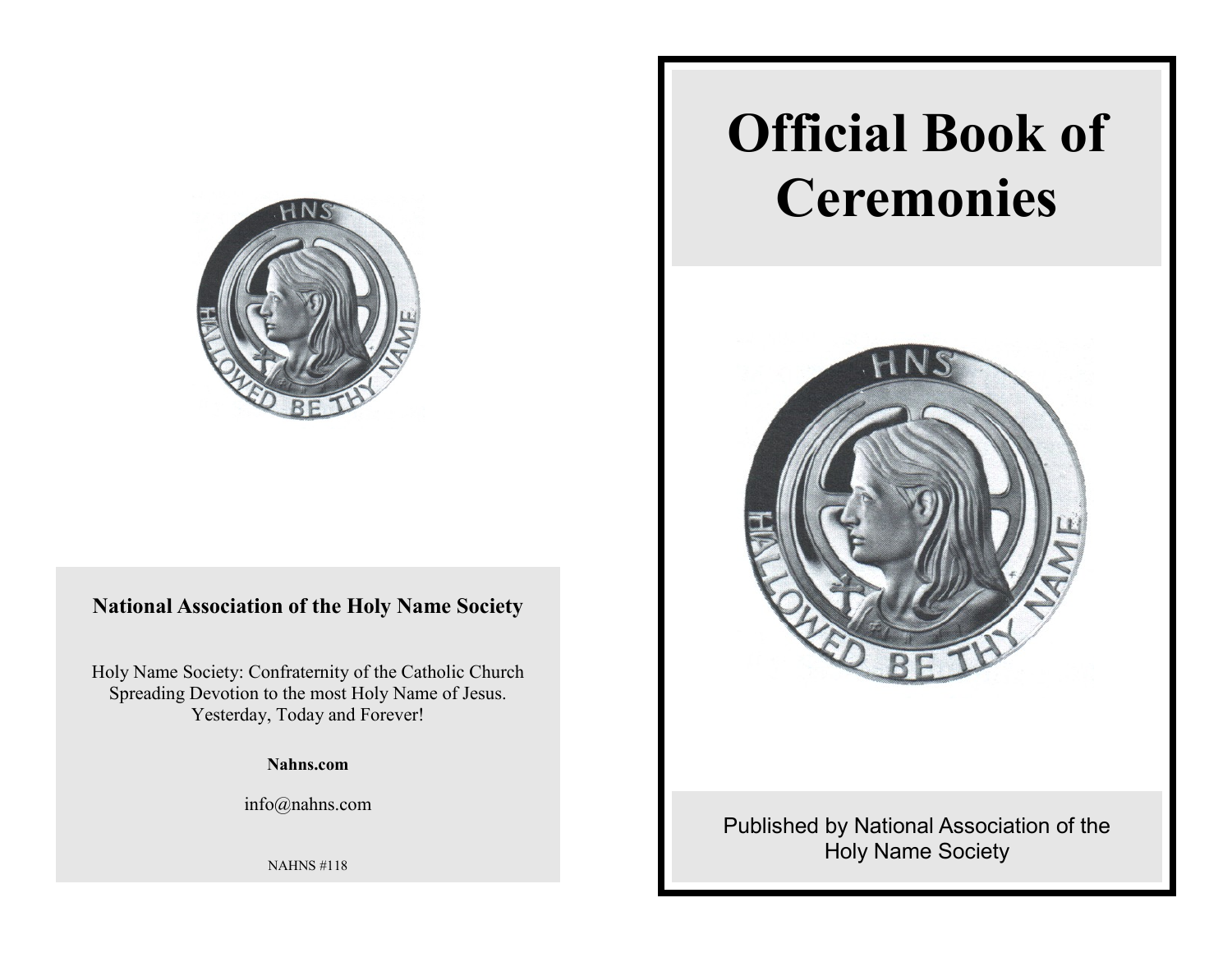### **Confraternity of the Most Holy Name of God and Jesus The Holy Name Society**

It is the prayerful intent of the Holy Name Society to humbly follow in the footsteps of St. Dominic, Saint Bernardine of Siena and Blessed John of Vercelli to once again propagate to all of Christ's faithful a very special devotion to the most Holy Name of Jesus and



Confraternity of the Most Holy Name of God *Canonically Established 1571*

Confraternity of the Most Holy Name of God and Jesus *Canonically established by Pope Benedict XIII on 26th of May 1727* 

Visit us on the web at nahns.com

Contact us at info@nahns.com

Published—September 2013

*Spreading Devotion to the Most Holy Name of Jesus Yesterday, Today and Forever!*

# **Holy Name Pledge**

Blessed be God. Blessed be His Holy Name. Blessed be Jesus Christ, true God and true man. Blessed be the Name of Jesus I believe, O Jesus, That Thou art the Christ, The Son of the living God.

> I proclaim my love For the Vicar of Christ on earth. I believe all the sacred truths. Which the Holy Catholic Church Believes and teaches.

I promise to give good example By the regular practice of my faith. In honor of His Divine Name, I pledge myself against perjury. Blasphemy, profanity and obscene speech.

> I pledge my loyalty To the flag of my country And to the God given principles Of freedom, justice and happiness For which it stands. I pledge my support To all lawful authority Both civil and religious.

> > I dedicate my life To the Honor of the Sacred Name Of Jesus Christ, And beg that He Will keep me faithful To these pledges Until death. Amen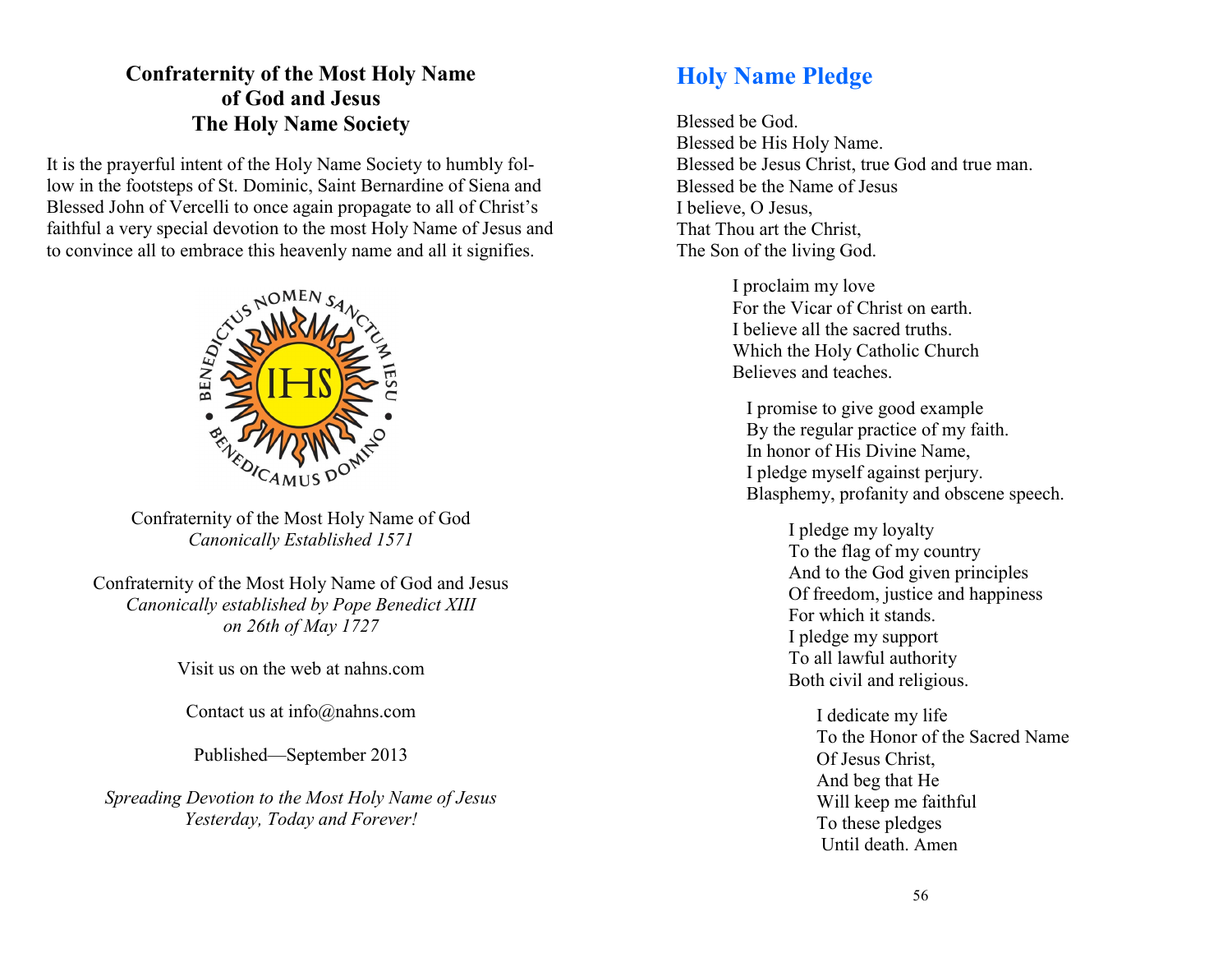The NAHNS Exists to:

- Promote reverence for the Name of the Most Holy Trinity, the  $\bullet$ Father, the Son, and the Holy Spirit, and to praise and venerate the Most Holy Names of God.
- Promote sanctification of Holy Name Members by the frequent  $\bullet$ reception of the sacraments and by faithful correspondence with the grace of their state of life;
- Foster observance of the promises in the Holy Name Pledge;  $\bullet$
- Cooperate with the hierarchy of the Holy Catholic Church in its  $\bullet$ collegiate unity with our Holy Father, the Pope;
- Cooperate with the National Spiritual Director and the (Arch) Diocesan Unions, Federations and Associations in the United States and Canada;
- Promote the founding and strengthening of Archdiocesan and  $\bullet$ Diocesan Unions, Federations, Vicariates and Associations;
- Provide a means of effective communications and coordination  $\bullet$ among Archdiocesan and Diocesan Unions, Federations, Vicariates and Associations throughout the United States, Puerto Rico, Philippines and Canada;
- Publish, manage and distribute materials that promote devotion  $\bullet$ to the Most Holy Name of Jesus and membership in the Holy Name Society;
- Publicly proclaim Jesus Christ as Lord and Savior and the Pow- $\bullet$ er of His Most Holy Name and in His Name foster meaningful spiritual programs and perform spiritual and corporal works of mercy;

# **Table of Contents**

| Induction Ceremony-Professed Members 14           |
|---------------------------------------------------|
|                                                   |
|                                                   |
|                                                   |
|                                                   |
|                                                   |
| National Association of the Holy Name Society  54 |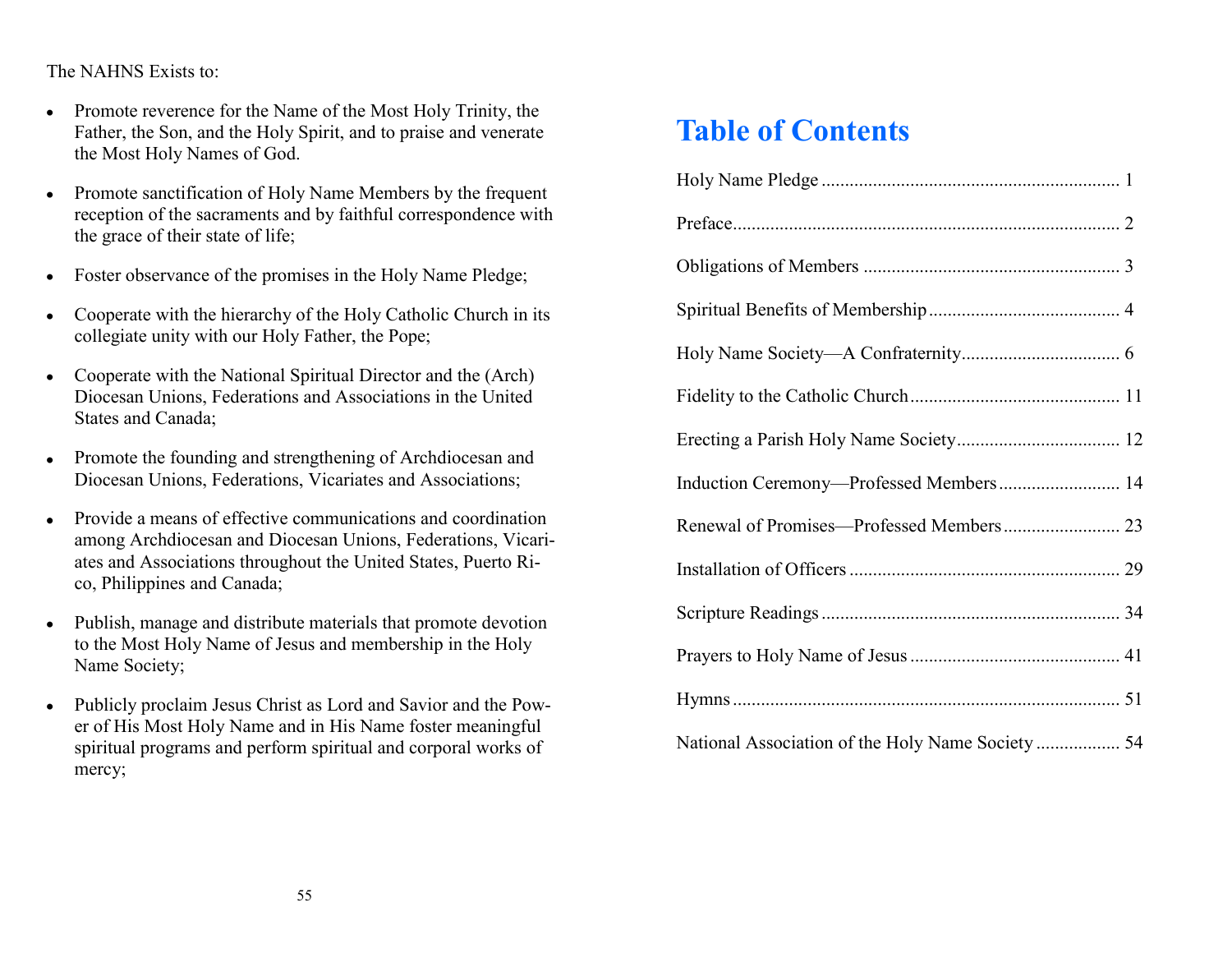### **Holy Name Pledge**

Blessed be God. Blessed be His Holy Name. Blessed be Jesus Christ, true God and true man. Blessed be the Name of Jesus I believe, O Jesus, That Thou art the Christ, The Son of the living God.

> I proclaim my love For the Vicar of Christ on earth. I believe all the sacred truths. Which the Holy Catholic Church Believes and teaches.

I promise to give good example By the regular practice of my faith. In honor of His Divine Name, I pledge myself against perjury. Blasphemy, profanity and obscene speech.

> I pledge my loyalty To the flag of my country And to the God given principles Of freedom, justice and happiness For which it stands. I pledge my support To all lawful authority Both civil and religious.

> > I dedicate my life To the Honor of the Sacred Name Of Jesus Christ, And beg that He Will keep me faithful To these pledges Until death. Amen

# **National Association of the Holy Name Society**

The National Association of Holy Name Society (NAHNS) was formed on February 1, 1970 when the Dominican Order formally transferred governance and organization of the Confraternity to the lay members of the Holy Name Society in the United States and Canada.

All Archdiocesan and Diocesan Holy Name Unions, Federations , Vicariates or Associations are encouraged to join the National Association - to work together in fraternal charity to promote honor, reverence and devotion to the Most Holy Name of Jesus. The NAHNS organization is basically simple: each Union which acts with ecclesiastical approval and is not delinquent in dues has one vote in the Association as do the voting members of the Leadership Board (per Constitution and Bylaws ratified September 2011).

The Association has a network of Regional Vice Presidents who attempt to strengthen existing Holy Name Societies, start new parish Societies and Diocesan Unions, and take many other steps for the glory of the Sacred Name of Jesus Christ.

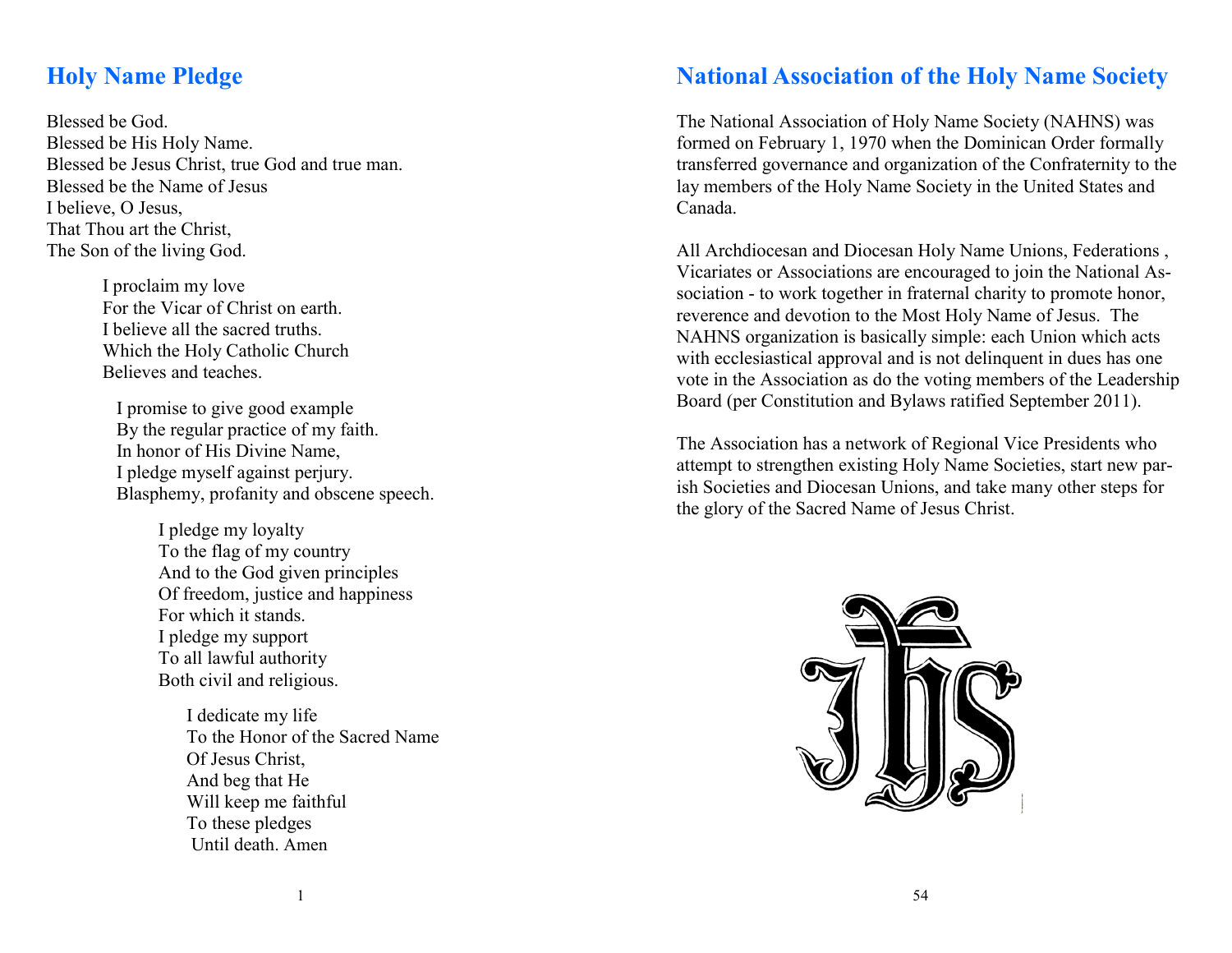#### **Holy God We Praise Thy Name**

Holy God we praise Thy Name; Lord of all, we bow before Thee; All on earth Thy sceptre claim, All in Heaven above adore Thee.

Infinite Thy vast domain, Everlasting is Thy reign. (Repeat)

Hark! the loud celestial hymn, Angel choirs above are raising, Cherubim and Seraphim, In unceasing chorus praising,

Fill the heavens with sweet accord, Holy! Holy! Holy Lord! (Repeat)

Holy Father, Holy Son, Holy Spirit: three we name Thee, While in essence only One; Undivided God we claim Thee,

And adoring bend the knee, While we own the mystery (Repeat)

# **Preface**

Vatican II has had a profound impact on all of the apostolates within the Catholic Church, and this is particularly true of the lay apostolates. One of the key documents from Vatican II on the proper role of the laity within the Church; The *Decree on the Apostolate of the Laity; Apostolicam Actuositatem*, states,

*"…the laity likewise share in the priestly, prophetic, and royal office of Christ and therefore have their own share in the mission of the whole people of God in the Church and in the world.(2) They exercise the apostolate in fact by their activity directed to the evangelization and sanctification of men and to the penetrating and perfecting of the temporal order through the spirit of the Gospel."* (Chapter 1, Number 2)

For over a century, the Holy Name Society has been exercising that sort of genuine apostolate in North America and beyond, particularly by spreading devotion to His most Holy and Sacred Name of God and Jesus through Corporal and Spiritual Works of Mercy.

The "Official Book of Ceremonies" of the Holy Name Society contains special ceremonies for inducting Professed Members into the Confraternity, a ceremony for Professed Members to renew their promises and an installation ceremony for officers .

May God reward all members of the Holy Name Society for their efforts to spread devotion to the Most Holy Name of Jesus Christ!

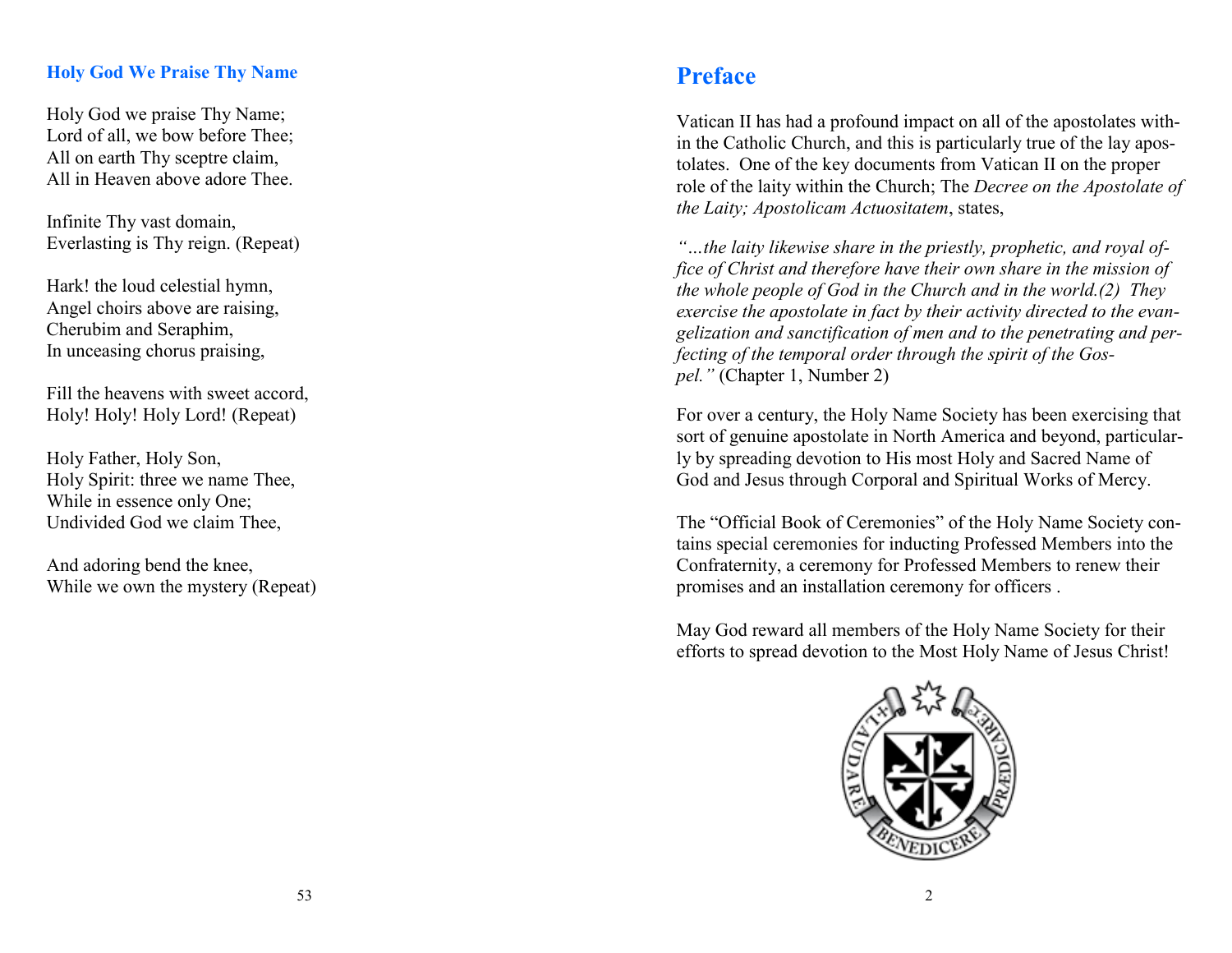# **Obligations of Members**

All who are professed members of the Holy Name Society must:

- Praise and glorify God by fidelity to prayer, especially by both private and public Holy Name devotions and as far as it can be done, bring others, particularly those committed to the member's care, to know and honor the name of God.
- Recognize His divine authority and believe that all power on  $\bullet$ earth, civil and religious comes from Him and respect and promise to obey all lawfully constituted authority.
- Proclaim love and obedience to the Pope, the Vicar of Christ on **Earth**
- Believe all the sacred truths, which the Holy Catholic Church believes and teaches and to educate themselves and all those in their care in these truths.
- Promise to strive for perfection by frequent reception of the sac- $\bullet$ raments, daily prayer, spiritual reading, acts of penance and mortification, and fraternal charity - "You must, therefore, be perfect, as your heavenly Father is perfect." Mt 5:48.
- In honor of His Divine Name, avoid disrespect to the name of  $\bullet$ God, of Jesus, and of what is sacred and should abstain from all improper language, such as blasphemy, perjury, profanity, cursing, obscene speech and indecency, and as far as prudence permits induce others to refrain from such insults to God and immorality. – "Our Father who art in heaven, Hallowed be Thy name." Mt 6:9
- Avoid any conduct that would be scandalous or cause or tempt  $\bullet$ others to ridicule or despise the Catholic faith or the Confraternity – lest it be true "The name of God is blasphemed among the Gentiles because of you." Rom 2:24.

In your hearts enthrone Him; there let Him subdue All that is not holy, all that is not true; Crown Him as your Captain in temptation's hour; Let His will enfold you in its light and power.

Brothers, this Lord Jesus shall return again, With His Father's glory, with His angel train; For all wreaths of empire meet upon His brow, And our hearts confess Him King of glory now.

C. Noel, d. 1877

#### **O Holy Name**

O Holy Name of Majesty and Power, O sacred Name of God's own Son. In ev'ry joy and ev'ry weary hour, be Thou our strength until life's war is won.

*Chorus:* Fierce is the fight for God and the Right; Sweet Name of Jesus, in Thee is our might.

All o'er the earth the hearts of men are dying, chilled by the storms of greed and strife. All o'er the land rebellion's flag is flying, threat'ning our altars and the Nation's life.

*Chorus:* Fierce is the fight for God and the Right; Sweet Name of Jesus, in Thee is our might.

Ages ago, our fathers firm and loyal, fought for the faith, forever the same. We are their sons, our heritage is royal, and we shall conquer in the Holy Name.

Archbishop William Cardinal O'Connell (1859 – 1944)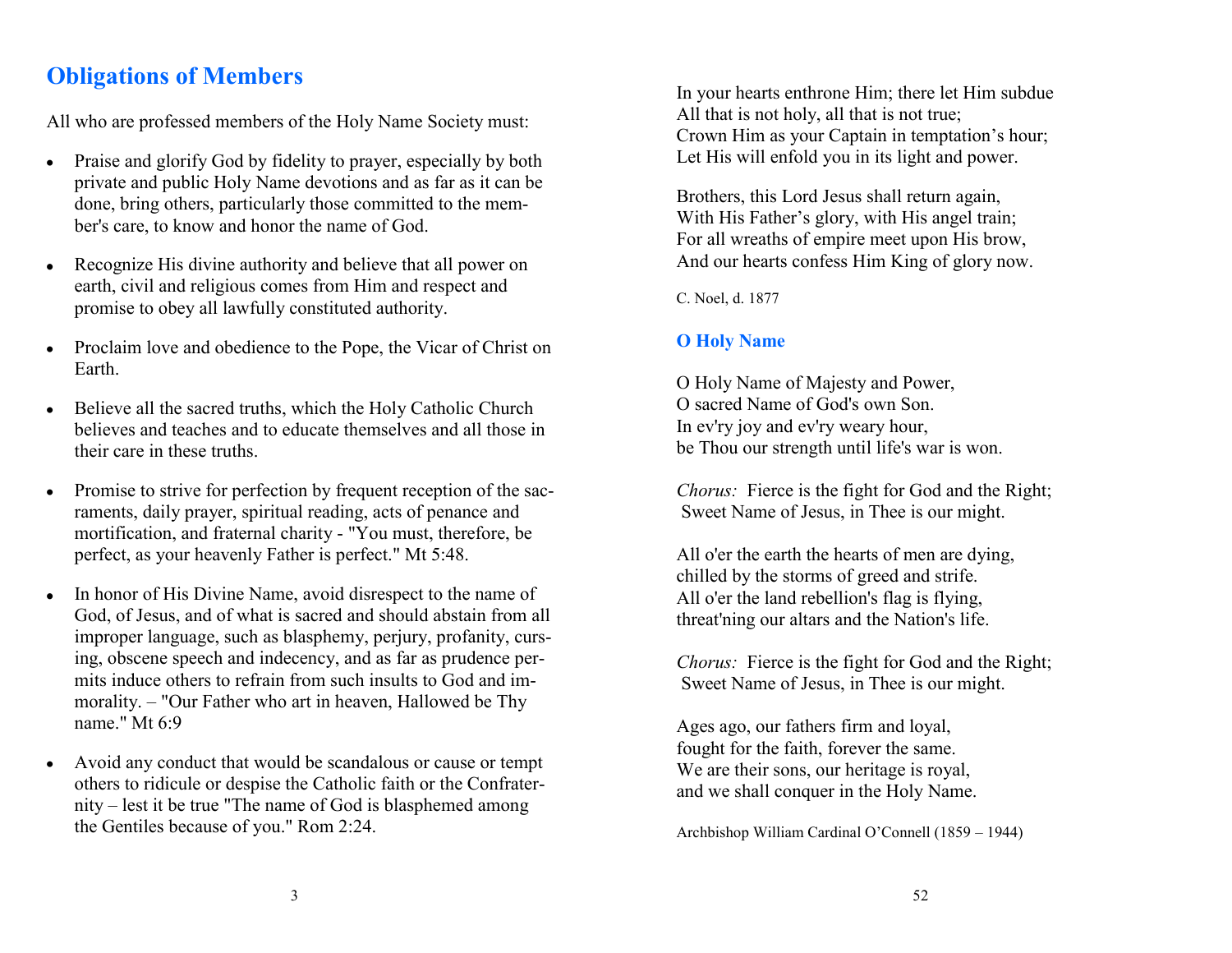# **Hymns**

#### **At the Name of Jesus**

At the Name of Jesus, every knee shall bow, Every tongue confess Him King of glory now; 'Tis the Father's pleasure we should call Him Lord, Who from the beginning was the mighty Word.

Mighty and mysterious in the highest height, God from everlasting, very light of light: In the Father's bosom with the spirit blest, Love, in love eternal, rest, in perfect rest.

At His voice creation sprang at once to sight, All the angel faces, all the hosts of light, Thrones and dominations, stars upon their way, All the heavenly orders, in their great array.

Humbled for a season, to receive a name From the lips of sinners unto whom He came, Faithfully He bore it, spotless to the last, Brought it back victorious when from death He passed.

Bore it up triumphant with its human light, Through all ranks of creatures, to the central height, To the throne of Godhead, to the Father's breast; Filled it with the glory of that perfect rest.

Name Him, brothers, name Him, with love strong as death But with awe and wonder, and with bated breath! He is God the Savior, He is Christ the Lord, Ever to be worshipped, trusted and adored.

• Fulfill all the obligations of membership in the Mystical Body of Christ, the Catholic Church, according to one's state in life, as well as the specific obligations of membership in the Society, particularly attendance at all devotional events.

*It should be noted that regulations imposed do not bind under the pain of sin. Members of the Confraternity as a matter of honor and obedience should live up to these regulations. They should also, in all of their activities, as members, be mindful of the divine law of charity.*

# **Spiritual Benefits of Membership**

All Professed Members of the Confraternity of the Most Holy Name of God and Jesus, while faithful to their obligations share in all of the blessings from the Masses, good works, preaching, teaching and the manual labor of the Dominican Order. This includes a share in the thirty-three Masses which each Dominican is bound to say every year for the souls of the departed brethren.

The Sacred Penitentiary, in response to the petition of the Dominican Order, granted a plenary indulgence to the members of the Most Holy Name of God and the Most Holy Name of Jesus, on the following occasions:

- The day of the member's induction into the Confraternity
- Nativity of Our Lord Jesus Christ Christmas Day
- The Solemnity of Mary, Mother of God and the Holy Name of Jesus (January 1)
- Resurrection of the Lord Easter Sunday
- The Solemnity of Christ the King (Last Sunday in Ordinary Time – last Sunday prior to the start of the Season of Advent)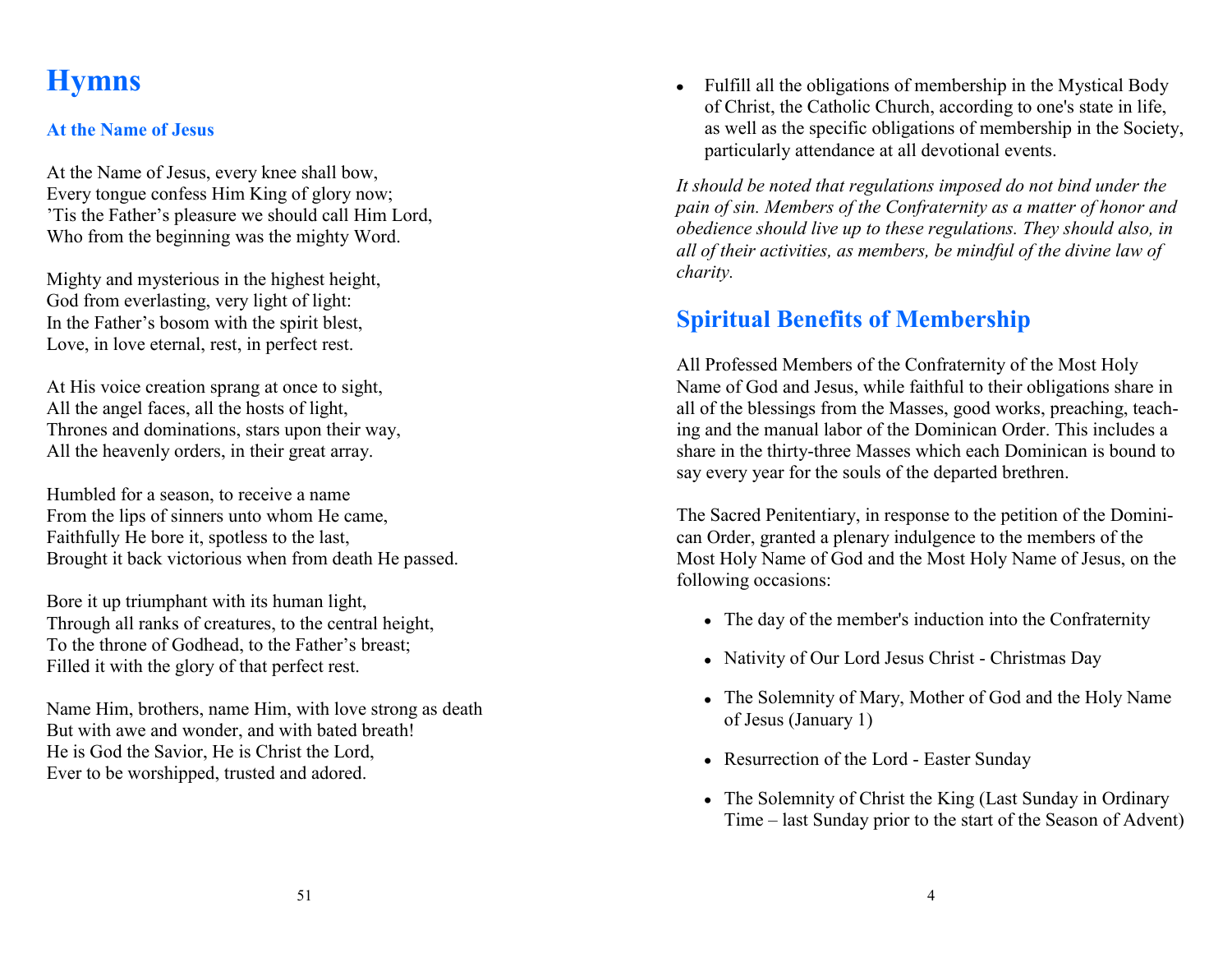- The Annunciation of the Lord (March 25)
- The Assumption of the Blessed Virgin Mary (August 15)
- The Feast of Saint Joseph the Worker (May 1)

The following partial indulgences are particularly applicable to faithful Professed Members of the Holy Name Society who:

• In the performance of their duties and in bearing the trials of life, raise their mind with humble confidence to God, asking – if only mentally – some pious invocation. "Blessed be the name of God", and similar invocations of devotion to the name of God would be applicable in this grant. (cf. The Decree in the Apostolate of the Laity, 4.

*"Whatever you do in word or work, do all in the name of the Lord Jesus Christ, giving thanks to God the Father through Him").*

- In a spirit of faith and mercy give of themselves or of their goods to serve others in need.
- In spirit of penance voluntarily deprive themselves of what is  $\bullet$ licit and pleasing to them.
- Recite the Litany of the Holy Name of Jesus.  $\bullet$
- Wear the Holy Name emblem properly blessed by any  $\bullet$ priest.

*(Reference the Enchiridion of Indulgences given by the 1968 Decree of the Sacred Apostolic Penitentiary for all of the requirements necessary to obtain Indulgences)*

fallen into so many sins, because I did not call on Thee; from henceforth Thy name shall be my defense, my refuge, my hope, my only consolation, my only love. Thus do I hope to live, and so do I hope to die, having Thy name always on my lips.

*The Incarnation, Birth and Infancy of Jesus Christ; or, The Mysteries of the Faith. St. Alphonsus de Liguori, Redemptorist Fathers, 1927.*

#### **Prayer to the Holy Name - St. Bernardine of Siena**

Jesus, Name full of glory, grace, love and strength! You are the refuge of those who repent, our banner of warfare in this life, the medicine of souls, the comfort of those who morn, the delight of those who believe, the light of those who preach the true faith, the wages of those who toil, the healing of the sick.

To You our devotion aspires; by You our prayers are received; we delight in contemplating You. O Name of Jesus, You are the glory of all the saints for eternity. Amen.

#### **Holy Name Prayer of Contrition**

Most Merciful Jesus, by that Precious Blood which you willingly shed for sinners, I beg You to wash away all my sinfulness and to look mercifully upon me, a poor and unworthy sinner, as I call upon Your Holy Name. Mercifully grant me, through Your adorable Name, which is the joy of heaven, the terror of hell, the consolation of the afflicted, the refuge of sinners and the strength of those who repent, the grace of eternal salvation through the holy Name of Jesus.

I ask this in Your Name, who live and reign with God the Father and the Holy Spirit, one God for ever and ever. Amen.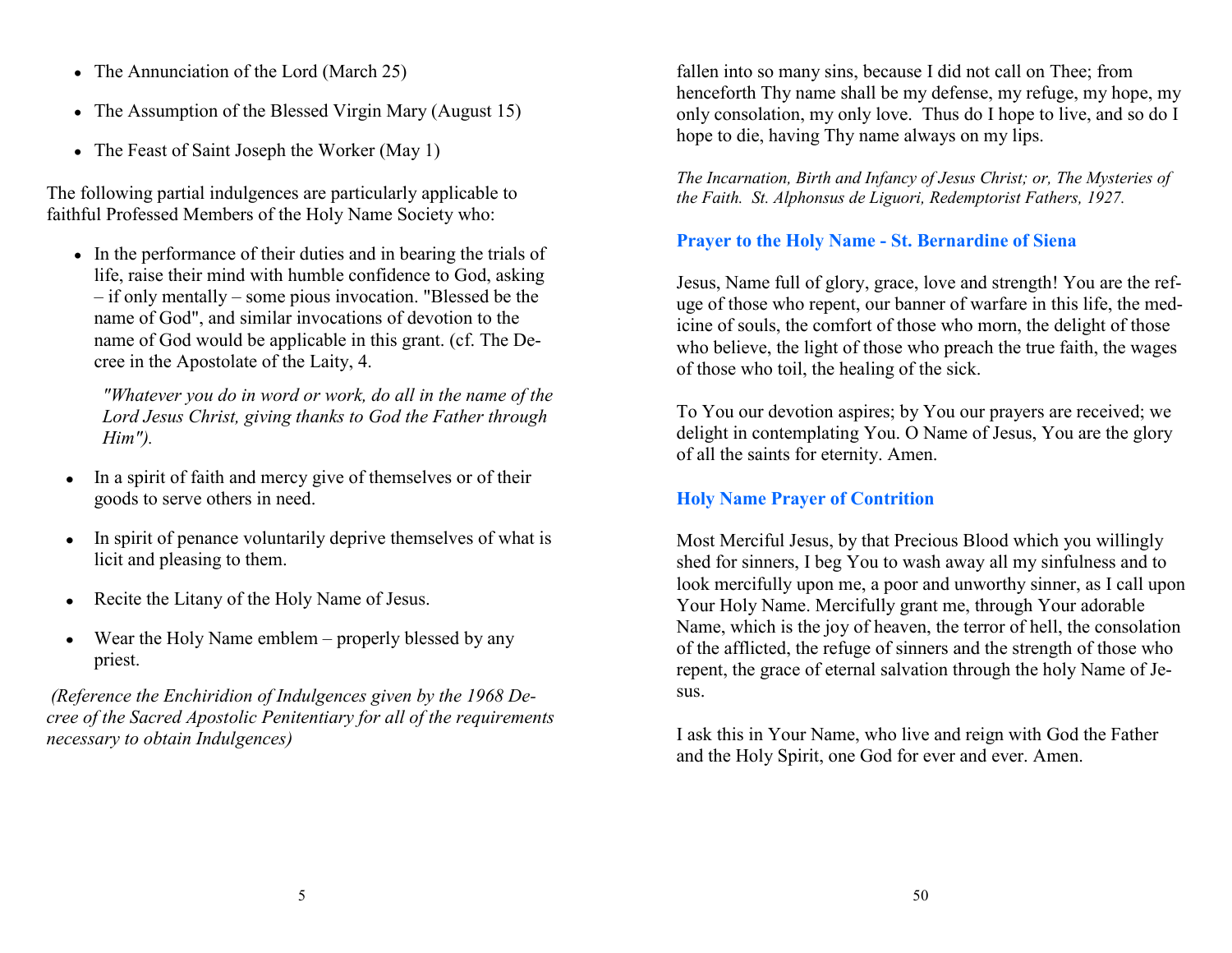#### **Sweet Name of Jesus**

O sweet Name of Jesus, holy above all names in heaven and on earth, and to which every knee, both of men and of angels in heaven, on earth and in hell bends. You are the the way of the just, the glory of the saints, the hope of those in need, the balm of the sick, the love of the devout and the consolation of those that suffer.

O, Jesus be to me a help and a protector so that your Name may be blessed for all times.

Thomas A. Kempis.....(Manualis Parvulorum XIII)

#### **The Golden Arrow**

May the most holy, most sacred, most adorable, most mysterious and unutterable Name of God be always praised, blessed, loved, adored and glorified in heaven on earth and under the earth, by all the creatures of God, and by the Sacred Heart of our Lord Jesus Christ in the most Holy Sacrament of the altar.

*This prayer is said to have been revealed by Jesus Himself to a Carmelite Nun of Tours in 1843 as a reparation for blasphemy. "This Golden Arrow will wound My Heart delightfully," He said, "and heal the wounds inflicted by blasphemy."*

#### **Prayer to the Holy Name - St. Alphonsus**

O my Jesus, thou art the Savior who hast given Thy blood and Thy life for me, I pray Thee to write Thy adorable name on my poor heart; so that having it always imprinted in my heart by love, I may also have it ever on my lips, by invoking it in all my necessities. If the devil tempts me, Thy name will give me strength to resist him; if I lose confidence, Thy name will animate me to hope; if I lose confidence, Thy name will animate me to hope; if I am in affliction, Thy name will comfort me, by reminding me of all Thou hast endured for me. If I find myself cold in Thy love, Thy name will inflame me by reminding me of the love Thou hast shown me. I have

# **Holy Name Society—A Confraternity**

The Confraternity of the Holy Name of God and Jesus, popularly known as the Holy Name Society, is fundamentally and essentially a spiritual organization for Catholics. It is canonically erected to the Dominican Order. Its purpose is to assist the members of the confraternity grow in holiness, achieve their salvation, and zealously labor to build the Kingdom of God here on earth by practicing and spreading devotion to the Most Holy Name of Jesus.

There is nothing extraordinary expected or demanded of Confraternity members. They are asked to be faithful to their religious duties and to perform some of them in union with fellow members of the Society. For this corporate activity and their spiritual and corporal works of mercy, members of the Holy Name Society receive special indulgences.

Basically spiritual but zealously active, embracing Catholics from all walks of life, this Confraternity under the guidance of its Spiritual Moderators renders service to the Church, while bestowing uncounted blessings on its members.

#### **Description of a Member**

A member of the Holy Name Society is a practicing member of the Catholic Church who through devotion to the Name of Jesus Christ is inspired to holiness and sanctification, who through a personal commitment to the spiritual and corporal works of mercy, labors to spread the Kingdom of God here on earth for the greater glory and honor of Jesus Christ.

#### **What are the Charisms of Holy Name Society?**

Canonical ties to the Order of St. Dominic give members special charisms that stem directly from the holiness, preaching, teaching, and good works of the many religious who have consecrated their lives to Jesus Christ as Dominicans. In a very special way members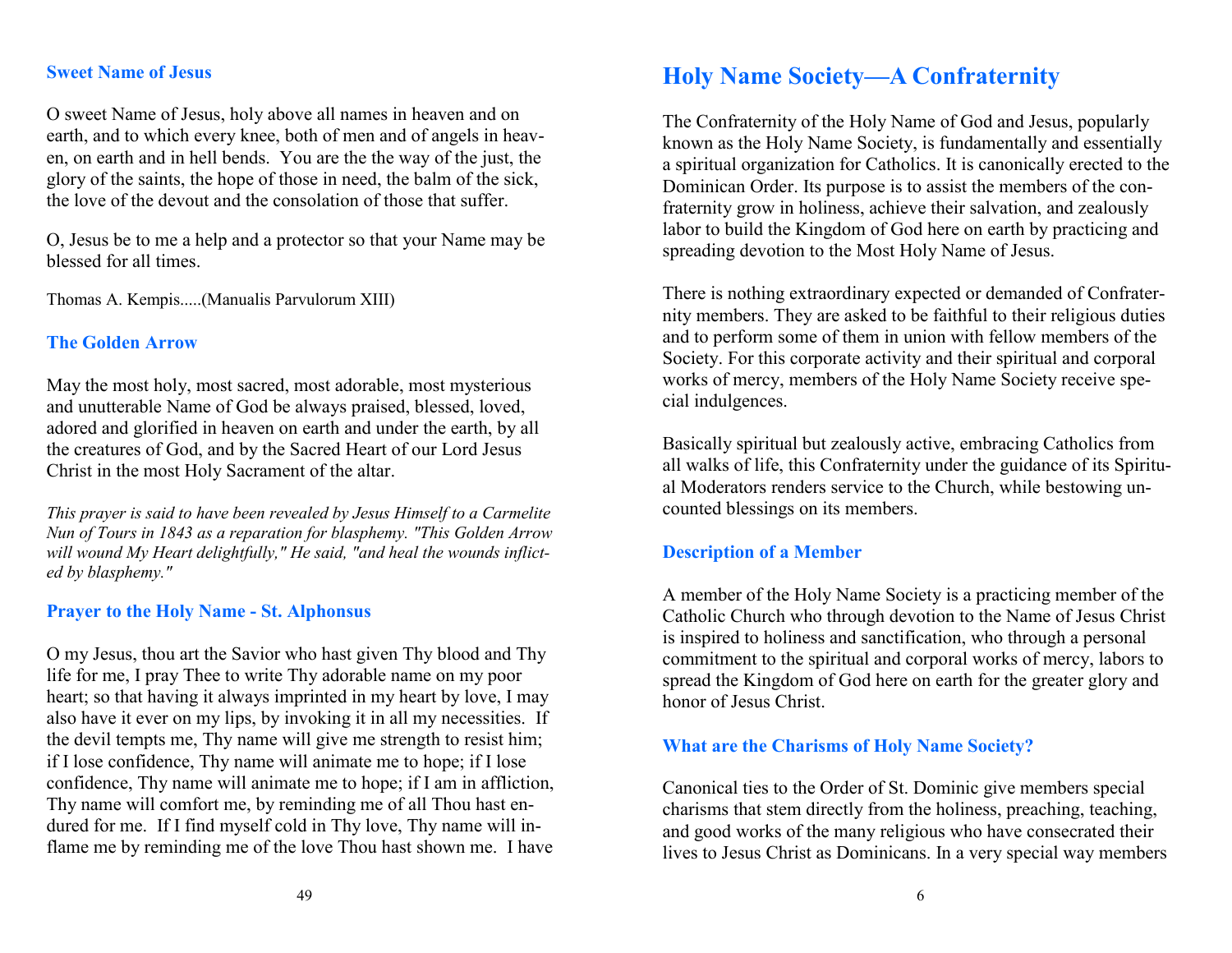share in the tireless zeal for the salvation of souls of St. Dominic, the unsurpassed intellect and humility of St. Thomas Aquinas, and the sanctity and holiness of Blessed John of Vercelli. The Holy Name Society has been adorned with privileges, indulgences, and other apostolic graces by Pope Pius IV, Clement VIII, Innocent XI, Benedict XIV, Pius X, and Paul VI. The Magisterium of the Church has uniquely positioned the Holy Name Society within lay apostolates in the Church. These indulgences come from the abundance of graces won for mankind by the passion and death of Jesus Christ.

#### **What is the Apostolate of Holy Name Society?**

The Holy Name Society promotes reverence for the Sacred Names of God and Jesus Christ, obedience and loyalty to the Magisterium of the Catholic Church, and the personal sanctification and holiness of its members. Members are called to contribute to the evangelization mission of the Church and to make perpetual acts of reverence and love to our Lord and Savior. The apostolate of the society is to assist in parish ministries by performing the Corporal Works of Mercy and the Spiritual Works of Mercy.

*Corporal Works of Mercy are those that tend to bodily needs of others. They are to: feed the hungry, give drink to the thirsty, clothe the naked, shelter the homeless, visit the sick, visit the imprisoned and bury the dead.*

*Spiritual works of mercy are to: instruct the ignorant (teach the faith), counsel the doubtful, admonish sinners, bear wrongs patiently, forgive offenses willingly, comfort the afflicted and pray for the living and the dead.*

Members of the Holy Name Society – both individually and collectively in parish Societies – are called to build the kingdom of God by practicing and spreading a special devotion to the Most Holy Name of Jesus.

#### **Prayer for Vocations to Holy Name Society**

Most Divine Jesus, we ask in Your most Holy Name that You bless those that have heard Your call to the Confraternity of the Most Holy Names of God and Jesus and have answered it with faith, hope and charity.

We pray that You will open the hearts and minds of many more whose souls are stirred by the sound of Your voice and the invocation of Your Name. Please bring these souls into this Confraternity. We ask that You grant this through Jesus Christ our Lord. Amen

#### **The Devine Praises**

Blessed be God. Blessed be His Holy Name. Blessed be Jesus Christ, true God and true Man. Blessed be the Name of Jesus. Blessed be His Most Sacred Heart. Blessed be His most Precious Blood. Blessed be Jesus in the Most Holy Sacrament of the Altar. Blessed be the Holy Spirit, the Consoler. Blessed be the great Mother of God, Mary most Holy. Blessed be her Holy and Immaculate Conception. Blessed be her Glorious Assumption. Blessed be the Name of Mary, Virgin and Mother. Blessed be St. Joseph, her most chaste spouse. Blessed be God in His Angels and in His Saints.

#### **Prayer Petition to the Holy Name of Jesus**

God, You appointed Your only-begotten Son to be the Savior of mankind, and You commanded His Name to be Jesus. I beg that a most ardent love of Your Divine Son imprint that Name upon my heart; that it always be on my mind, and frequently on my lips; that it be my defense in temptation, my refuge in danger, and my consolation and strength in the hour of my death.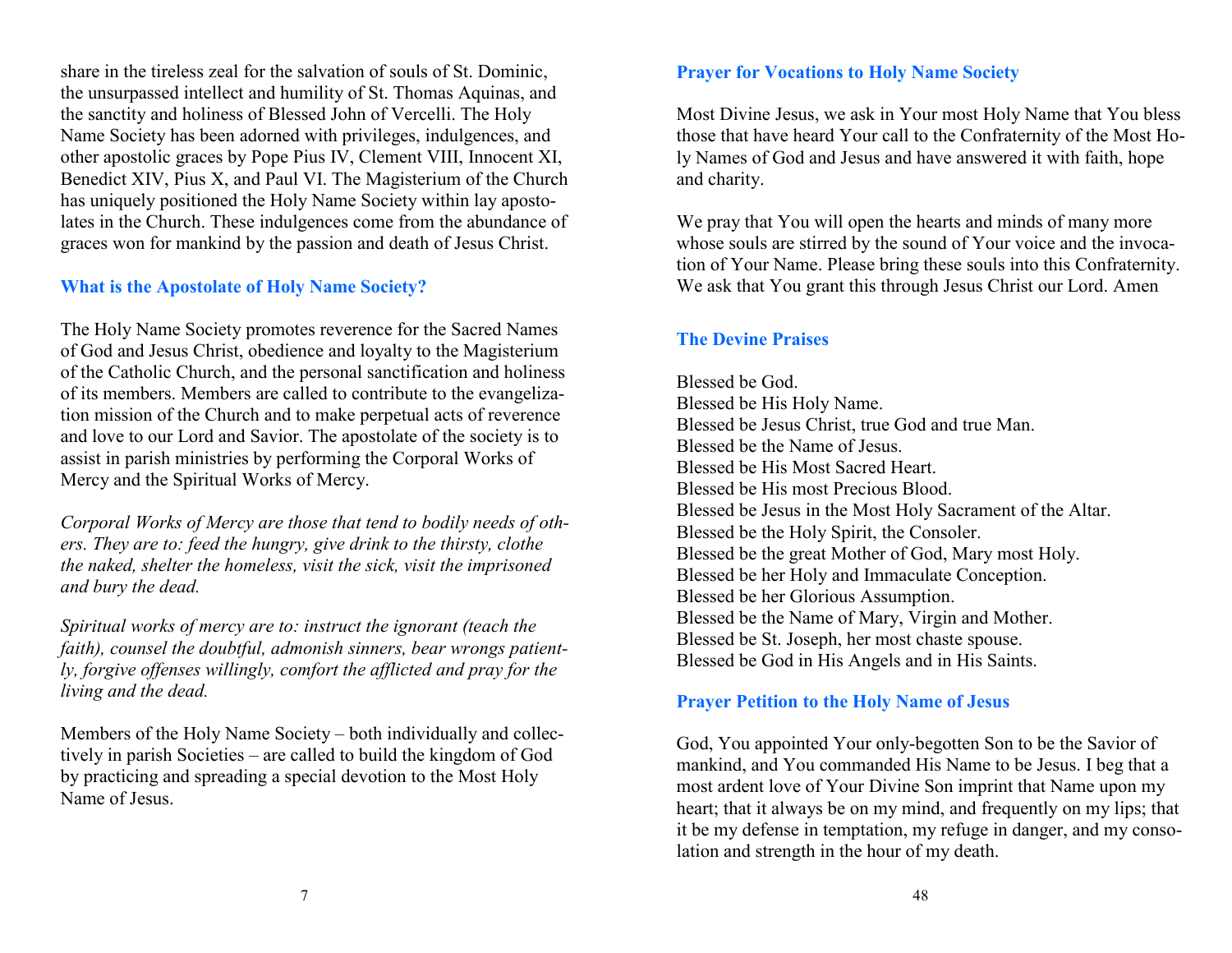Lamb of God, who takes away the sins of the world, *graciously hear us, O Lord*.

Lamb of God, who takes away the sins of the world, *have mercy on us.*

**Spiritual Moderator:** Jesus, hear us.

**ALL:** Jesus, graciously hear us.

**Spiritual Moderator:** Let us pray.

**ALL:** O Lord Jesus Christ, You who said: Ask and you shall receive; seek and you shall find; knock and it shall be opened to you; grant we beseech You, to us who ask the gift of Your most Divine love, that we may ever love You with our whole heart and with all our words and deeds, and may never cease from praising You. Make us, O Lord, to have a perpetual fear and love of Your Holy Name, for You never fail to help and govern those whom You bring up in Your steadfast fear and love: Who lives and reigns forever and ever. Amen.

*The Litany of the Most Holy Name of Jesus was most likely composed by St. John Capistrano (1386-1456) and by St. Bernadine of Siena (1380- 1444) who both preached extensively on the devotion to the Name of Jesus. The Litany was approved for private use by Pope Sixtus V in 1585. The present form was approved by Pope Pius IX for local use in 1862. In 1866 Pope Leo XIII approved it for public use in the Universal Church. Members of the Confraternity of the Holy Names of God and Jesus can receive a partial indulgence for reciting this prayer.* 

Holy Name Society members through their spiritual and corporal works of mercy labor to become like the good servant (Mt 25:21) not the unprofitable servant (Lk 17: 10) or the useless servant (Mt 25:29).

#### **Canonical Requirements**

When a parish wishes to establish a Society, the Pastor or Spiritual Moderator requests a "charter" from the Confraternity Director of the Dominican Order in the appropriate Dominican Province. The Charter is an ecclesiastical document and as such is issued in the name of the church. The Charter is issued "in perpetum" (forever), should the Charter be lost or destroyed, the canonical status of a parish Society is not affected.

Each parish Holy Name Society must be properly chartered by the Dominican order. Also, if the local Holy Name Society spans several parishes, (example: New York Firefighters, south Miami Beach, southeast Metro Junior HNS, etc) a charter will need to be properly issued for at least one of the parishes that falls within the scope of the Holy Name Society. A charter may be issued under the title of a church or a chapel in which the Blessed Sacrament is usually reserved and access to public worship is usually available.

The Dominican Confraternity Director of the Dominican Province is responsible for issuing the charter. You may find the appropriate contact for your region by going to the National Holy Name Society web site – nahns.com.

The second canonical requirement of the Society is keeping the names of all Professed Members in a permanently bound book. This book is referred to as a Holy Name Register. Special Holy Name Registers may be obtained from the National Association of the Holy Name Society Supply Office. The register should be kept with the other official records of the Society.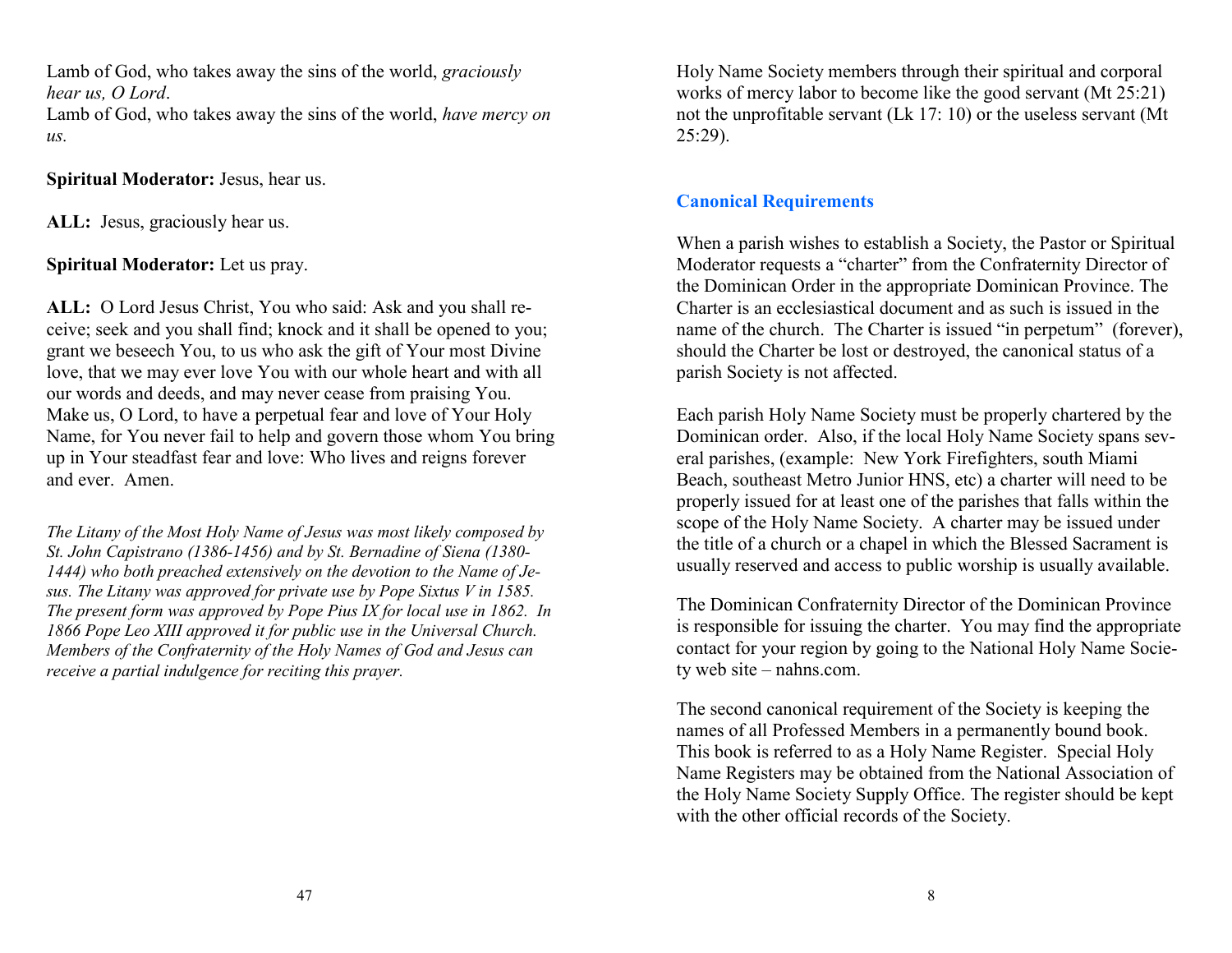A special induction ceremony is required for a person to become a Professed Member of the Confraternity of the Holy Name of God and Jesus.

Since the Society is an Indulgenced Confraternity of the Church, the above mentioned canonical requirements must be met in order that the members of the Society may receive all of the spiritual benefits.

#### **Formation of Members**

Membership into the Holy Name Society is restricted to Catholics in good standing with the Church as defined under Canon Law. (Can. 316 §1)

Candidates must be 18 years of age to become a Professed Member in the Confraternity of the Holy Name of God and Jesus.

Before induction as a Professed Member at the formal Induction Ceremony, recruited candidates or novitiates, must learn about and understand the Obligations of Membership in the Confraternity.

During their novitiate (trial period), novice-members should demonstrate their sincerity and commitment by attending all spiritual conferences, devotional activities and assemblies.

The Spiritual Moderator of the parish Society should contact each of the novice-members to assist them in learning the History, Purpose, Mission, Spiritual Benefits of Membership, Obligations of Membership and the Holy Name Pledge before the formal Induction Ceremony. They should be given a copy of the Constitution and By-Laws of the Parish Society so they fully understand the purpose of the Confraternity and how it is governed.

To become a Professed Member of the Society requires making public professions at a special Induction Ceremony. After the Induction Ceremony the candidate becomes a Professed Member in

Jesus, true Light, *have mercy on us.* Jesus, eternal Wisdom, *have mercy on us.* Jesus, infinite Goodness, *have mercy on us.* Jesus, our Way and our Life, *have mercy on us.* Jesus, joy of Angels, *have mercy on us.* Jesus, King of the Patriarchs, *have mercy on us.* Jesus, Master of the Apostles, *have mercy on us.* Jesus, Teacher of the Evangelists, *have mercy on us.* Jesus, Strength of Martyrs, *have mercy on us.* Jesus, Light of Confessors, *have mercy on us.* Jesus, Purity of Virgins, *have mercy on us.* Jesus, Crown of all Saints, *have mercy on us.* Be merciful, *spare us, O Jesus!* Be merciful, *graciously hear us, O Jesus!* From every evil, *deliver us, O Jesus*. From every sin, *deliver us, O Jesus*. From your wrath, *deliver us, O Jesus*. From the snares of the devil, *deliver us, O Jesus*. From the temptation of fornication, *deliver us, O Jesus*. From everlasting death, *deliver us, O Jesus*. From the neglect of your inspirations, *deliver us, O Jesus*. By the mystery of your Holy Incarnation, *deliver us, O Jesus*. By your Nativity, *deliver us, O Jesus*. By your Infancy, *deliver us, O Jesus*. By your most divine Life, *deliver us, O Jesus*. By your Labors, *deliver us, O Jesus*. By your Agony and Passion, *deliver us, O Jesus*. By your Cross and Dereliction, *deliver us, O Jesus*. By your Sufferings, *deliver us, O Jesus*. By your Death and Burial, *deliver us, O Jesus*. By your Resurrection, *deliver us, O Jesus*. By your Ascension, *deliver us, O Jesus*. By your Institution of the Most Holy Eucharist, *deliver us, O Jesus*. By your Joys, *deliver us, O Jesus*. By your Glory, *deliver us, O Jesus*. Lamb of God, who takes away the sins of the world, *spare us, O Lord*.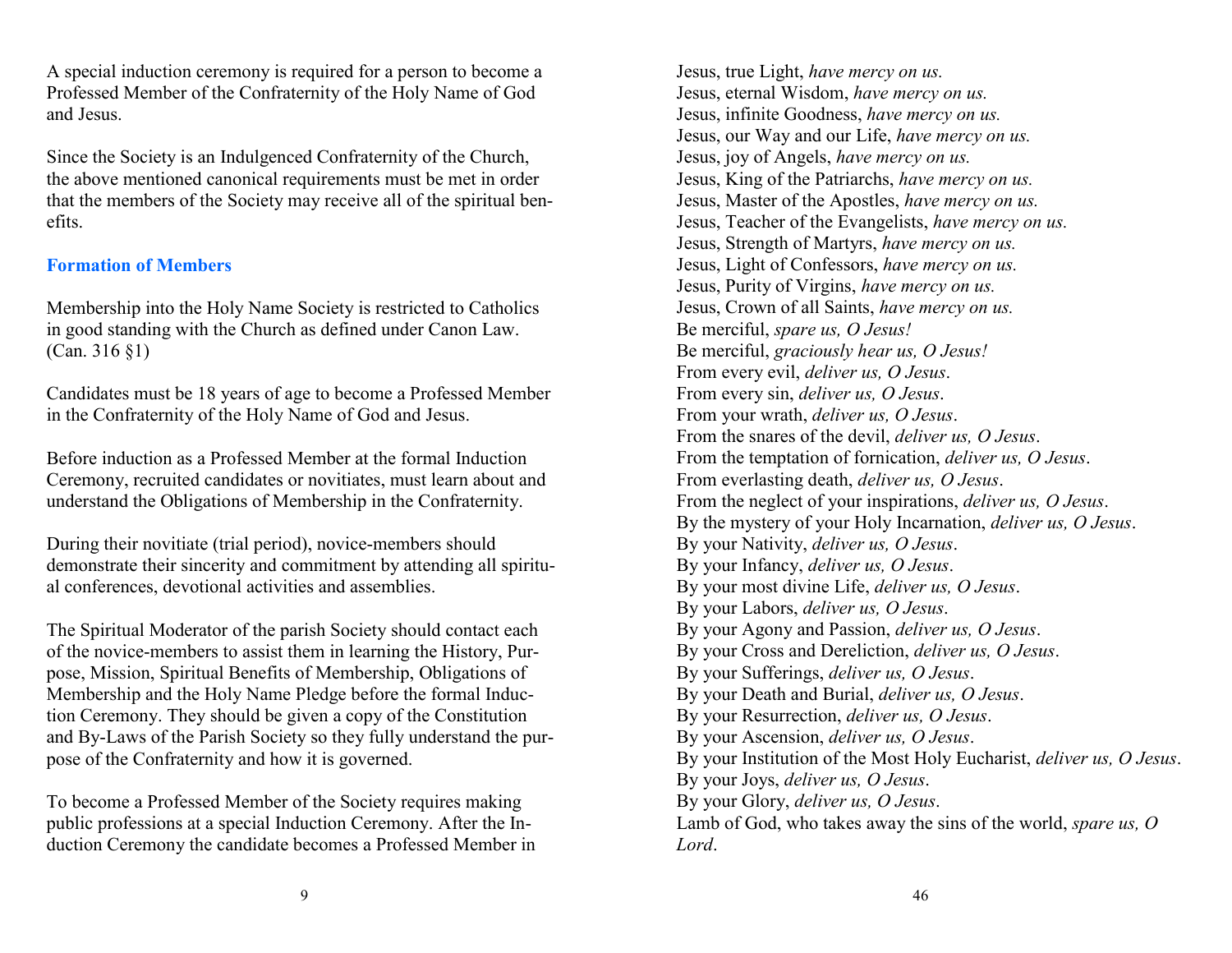#### **Litany of the Most Holy Name of Jesus**

Lord, have mercy. *Lord have mercy*. Christ, have mercy. *Christ have Mercy*. Lord, have mercy. *Lord have Mercy*. Jesus, hear us. *Jesus hear us*. Jesus, graciously hear us. *Jesus, graciously hear us*. God, the Father of Heaven, *have mercy on us*. God the Son, Redeemer of the world, *have mercy on us*. God, the Holy Spirit, *have mercy on us*. Holy Trinity, one God, *have mercy on us*. Jesus, Son of the living God, *have mercy on us*. Jesus, Splendor of the Father, *have mercy on us*. Jesus, Brightness of eternal Light, *have mercy on us.* Jesus, King of Glory, *have mercy on us.* Jesus, Sun of Justice, *have mercy on us.* Jesus, Son of the Virgin Mary, *have mercy on us.* Jesus, most amiable, *have mercy on us.* Jesus, most admirable, *have mercy on us.* Jesus, the mighty God, *have mercy on us.* Jesus, Father of the world to come, *have mercy on us.* Jesus, angel of great counsel, *have mercy on us.* Jesus, most powerful, *have mercy on us.* Jesus, most patient, *have mercy on us.* Jesus, most obedient, *have mercy on us.* Jesus, meek and humble of heart, *have mercy on us.* Jesus, lover of Chastity, *have mercy on us.* Jesus, lover of us, *have mercy on us.* Jesus, God of Peace, *have mercy on us.* Jesus, author of Life, *have mercy on us.* Jesus, example of Virtues, *have mercy on us.* Jesus, zealous lover of souls, *have mercy on us.* Jesus, our God, *have mercy on us.* Jesus, our Refuge, *have mercy on us.* Jesus, Father of the Poor, *have mercy on us.* Jesus, Treasure of the Faithful, *have mercy on us.* Jesus, good Shepherd, *have mercy on us.*

the Confraternity of the Most Holy Name of God and Jesus and now obtains the graces, indulgences, rights, privileges and Spiritual Benefits of Membership.

The names of the Professed Members must be written in ink in the Official Register of the Holy Name Society. The Spiritual Moderator or the priest conducting the induction ceremony should sign and date the page containing the signatures. After the induction ceremony the candidates become Professed Members in the Confraternity of the Most Holy Names of God and Jesus and now obtain the graces, indulgences, rights, benefits and spiritual benefits of membership.

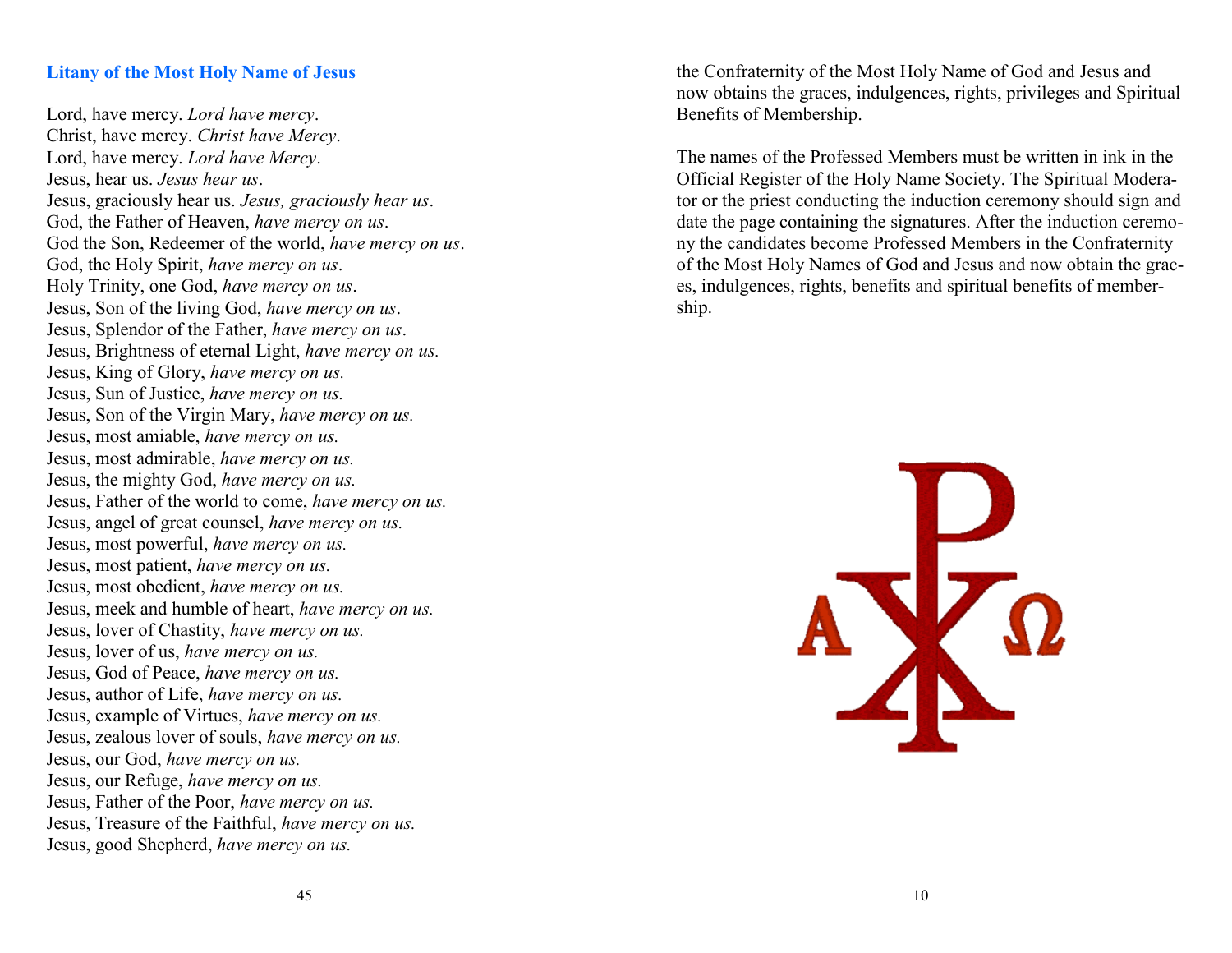# **Fidelity to the Catholic Church**

*"No one can have God as Father who does not have the Church as Mother."* — St. Cyprian

Members of the Holy Name Society - believe that the Catholic Church - the One, Holy, Catholic and Apostolic Church - is the one true Church founded by Jesus Christ.

We believe Jesus Christ is the invisible Head of the Catholic Church - our Pope, the Vicar of Christ on earth and the direct Successor of the Apostle Peter, is the spiritual guide and shepherd of the Catholic Church.

We believe the Church is Christ's Body on earth, it is protected by the promise of Jesus Christ to be guided by the Holy Spirit, protected from all error, and victorious over evil as He says "the gates of hell shall not prevail against it" (Mt. 16:18).

In this Third Christian Millennium, the Holy Name Society is committed to the New Evangelization proclaimed by our Holy Father of blessed memory, Pope John Paul the Great, to take advantage of this "springtime" for the Church and the unprecedented opportunity we have to spread the Gospel of Jesus Christ. Our apostolate to spread devotion to the Most Holy Name of Jesus is intended to give a tangible, visible witness to Christ and His Church.

The Holy Name Society is committed to helping its members grow in holiness through devotion to the Most Holy Name of Jesus. Members in this confraternity are called to be leaders and to follow the footsteps of St. Dominic and St. Bernardine of Siena and all the saints to strengthen themselves with the Most Holy Eucharist, cleanse themselves in the sacrament of penance, nourish their souls on Sacred Scripture, increase their desire of divine love through prayer, and lead their families, friends, neighbors and coworkers by their acts of charity and piety.

#### **Consecration to the Most Holy Name of Jesus**

To You, Lord Jesus Christ,

I consecrate myself today to Your Most Holy Name. I consecrate to You all my thoughts, words and deeds, all my sufferings and labors, all my hopes, consolations and joys. I consecrate to You my body with all its senses, my soul with all its faculties, my entire being without reserve. In particular I consecrate to You my heart so that it may love only You and may be consumed as a victim in the fire of Your Divine Love.

Do with me what You will, my Jesus. I place within Your hands all my cares and anxieties. I place my trust in You. Take this offering of myself and give me the deepest love and respect for Your most Holy and Sacred Name.

I promise to love, honor and serve You and to spread, with my whole heart, soul, mind and strength devotion to Your most Holy Name, until I draw my dying breath. **Amen**

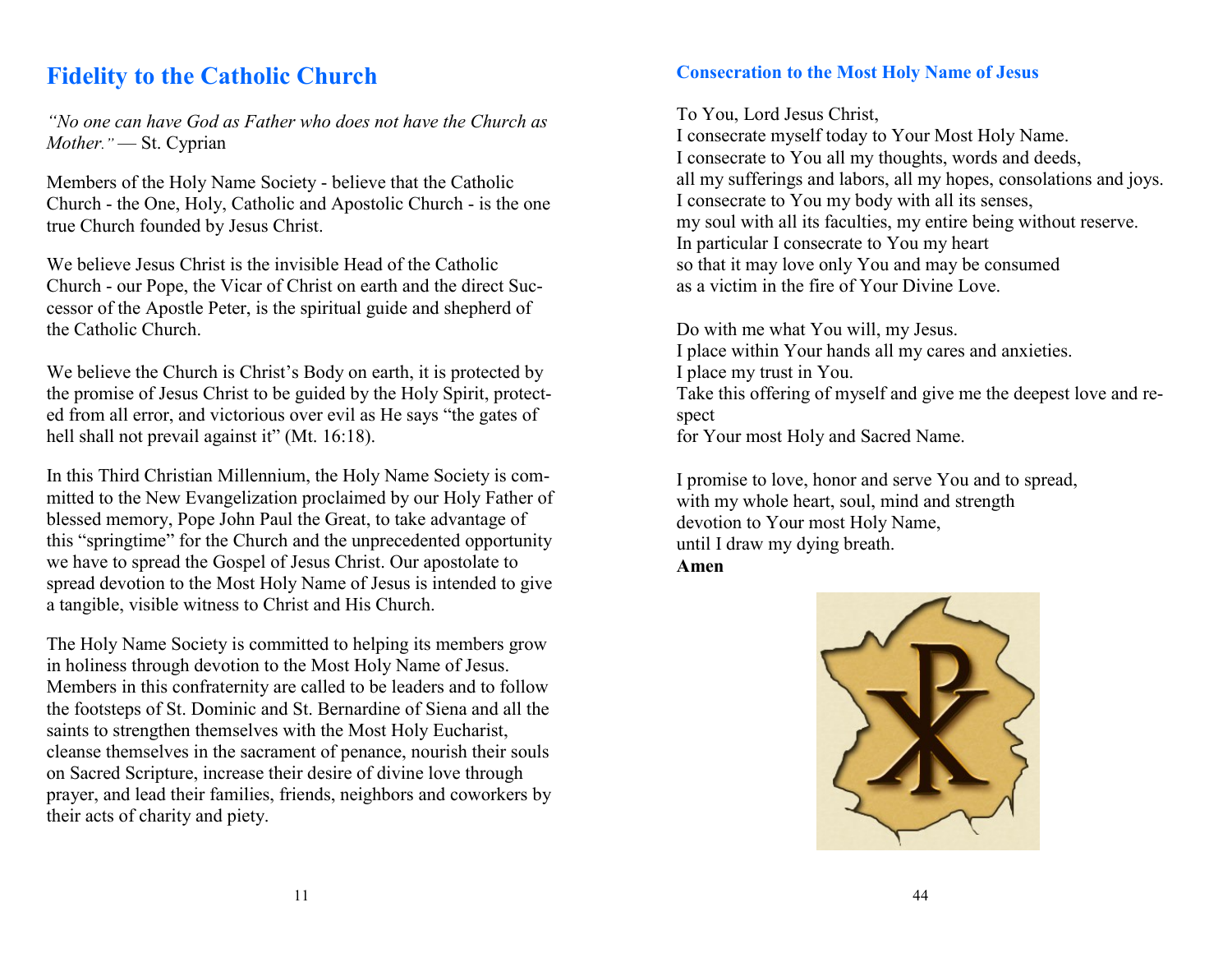#### **Canticle: Philippians 2:6 -11 Christ, God's Holy Servant**

Though He was in the form of God, † Jesus did not deem equality with God \* something to be grasped at.

Rather, He emptied Himself † and took the form of a slave, \* being born in the likeness of men.

He was known to be of human estate, \* and it was thus that He humbled himself, obediently accepting even death, \* death on a cross!

Because of this, \* God highly exalted Him and bestowed on Him the name \* above every other name,

So that at Jesus' name \* every knee must bend in the heavens, on the earth, \* and under the earth, and every tongue proclaim † to the glory of God the Father: \* JESUS CHRIST IS LORD!

Glory to the Father, and to the Son, \* and to the Holy Spirit: as it was in the beginning, is now, \* and will be for ever. Amen.

# **Erecting a Parish Holy Name Society**

Prior to inducting members into a parish Holy Name Society the Society must be chartered properly to the Dominican Order in the Dominican Province that has jurisdiction over the (Arch)Diocese the parish is located. Once the parish Society is chartered, the following documents are used to properly erect the Society. Two forms ar provided for the ceremony - one for erecting the Society during Mass and one during Morning or Evening Prayer.

*The following ceremony should be used to properly erect a Parish Holy Name Society. Two forms are provided for the ceremony; one for erecting the Society during Mass and one in a separate time such as during Morning or Evening Prayer.* 

*The following program is to be used for erecting the Parish Holy Name Society. The ceremony consist of the following:* 

- *Reading from the Sacred Scripture section.*
- *Brief Homily by presiding Priest.*
- *The official letter from the Prior Provincial of the Dominican Province that has granted the parish the official charter.*

*If it is desired to complete the erection ceremony during Mass, the following formula should be used. After the homily, the Celebrant stands at the Main Altar facing the people and reads the Letter from the Prior Provincial of the Dominican Province that granted the official Charter.* 

*If the erection ceremony is to be completed during Morning or Evening Prayer, the Pastor stands at the Main Altar facing the people after Prayer is completed and if desired a short homily on devotion to the Holy Name of Jesus can be given. The Priest reads the following declaration in a loud voice:*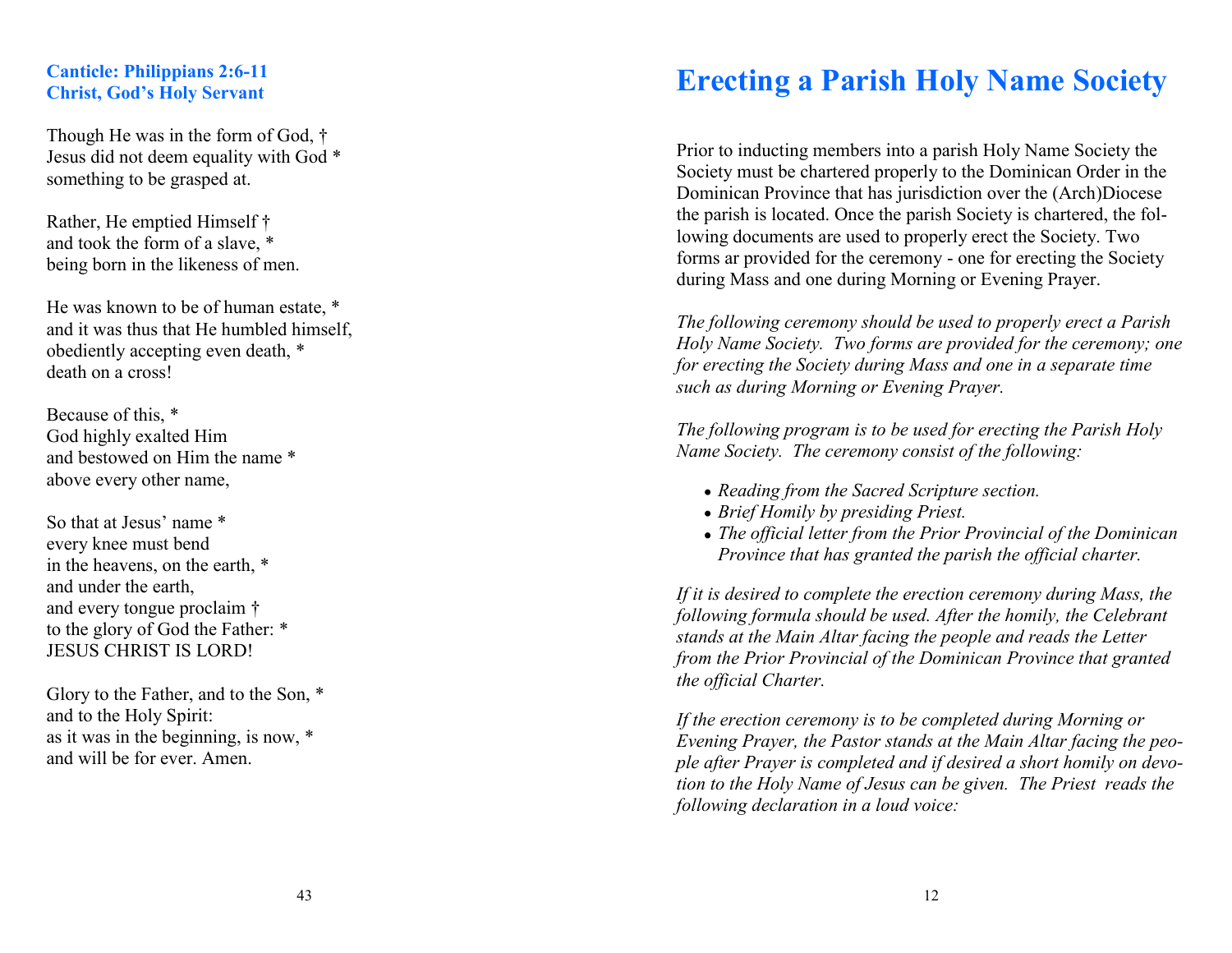#### **Spiritual Moderator:**

As delegated representative of the Most Reverend (name), Master of the Order of Preachers, I institute and erect, on his behalf, in this Church of (name), in (city and state), the Confraternity of the Most Holy Name of God and Jesus, also known as the Holy Name Society.

I declare it to be instituted and erected with all the graces, privileges and indulgences granted and to be granted to the same Confraternity by the Holy See.

I declare that the Pastor of this Church and all successors in this office of perpetuity, are designated and instituted as Chaplains of the Confraternity now erected, with all the rights and faculties proper to such an office, by the aforesaid Master of the Order of Preachers.

Likewise, I declare that the principal altar of the Church of (name of Church) is to be used by the members of the Confraternity of the Most Holy Name of God and Jesus for their religious services and devotions, in order that the faithful may gain the indulgences which have been granted by the Holy See to those who visit the altar of the Confraternity.

In the Name of the Father, and the Son, and the Holy Spirit.

**ALL:** Amen.

O merciful Jesus, beloved Savior of mankind, we thank Thee for Thy infinite love, and we venerate Thy Sacred Name, in union with the fellow members of our Confraternity. Strengthened by Thy promise, "ask and you shall receive," we petition Thee for the graces and favors we ask in this prayer, if they be for the good of our souls and Thy eternal glory.

Animated by Thy love, we offer this act of adoration in reparation for the sins committed against Thy Holy Name. May Thy Holy Name be our defense in temptation, our refuge in danger, our consolation in life, our joy for all eternity.

**Spiritual Moderator:** We ask this in Your Name, who live and reign with God the Father and the Holy Spirit, one God for ever and ever.

**ALL:** Amen

**Spiritual Moderator:** I Give thanks to Thee, O Lord my God, with my whole heart.

**ALL**: And I will glorify Thy Name forever.

**Spiritual Moderator:** Blessed be the name of the Lord.

**ALL:** Now and for ever.

**Spiritual Moderator:** May almighty God bless you: the Father, and the Son, and the Holy Spirit.

**ALL:** Amen.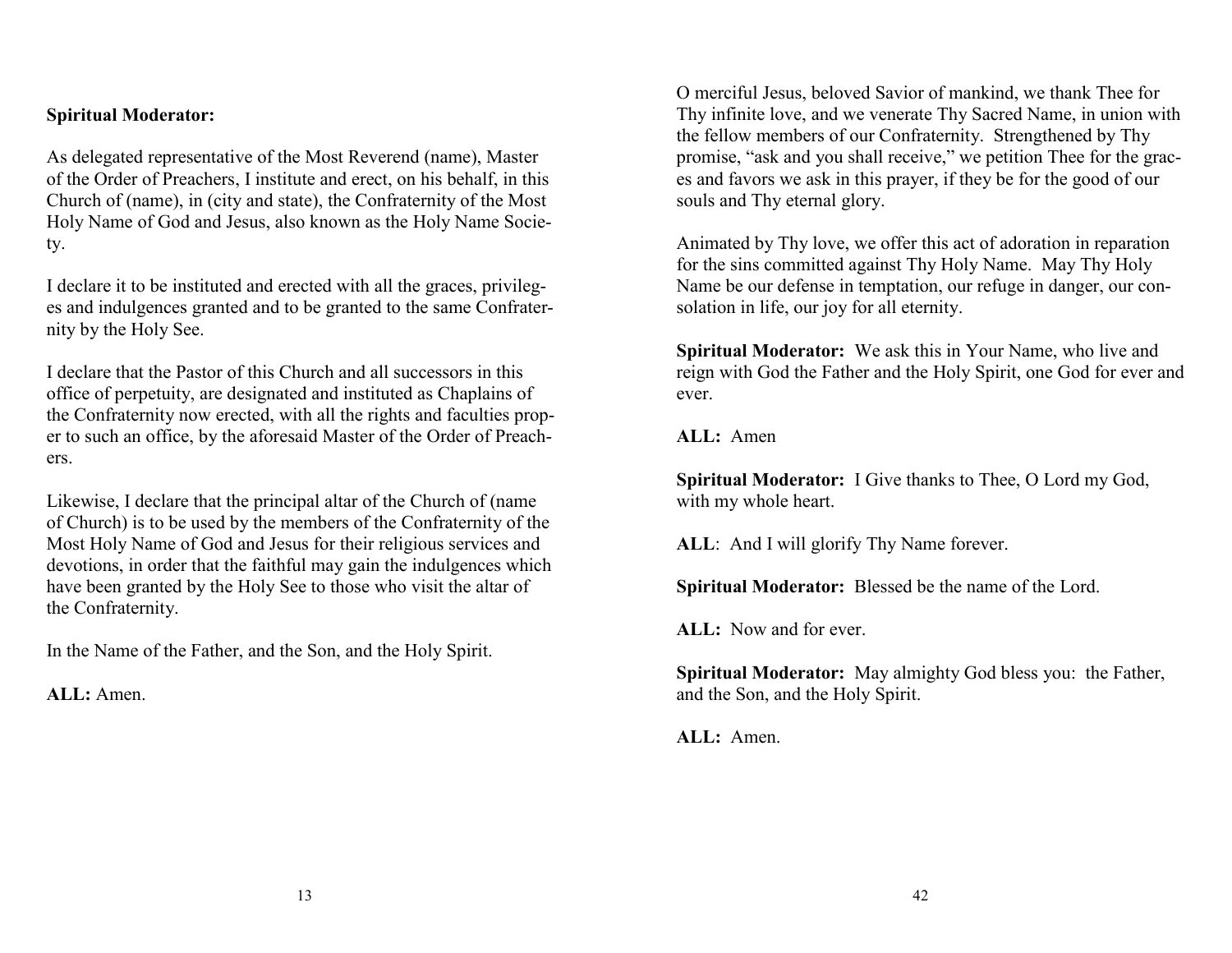# **Prayers to Holy Name of Jesus**

#### **Confraternity Prayer the Most Holy Name of Jesus**

*The following prayer is intended to be recited by Holy Name Societies during spiritual retreats, and other religious and spiritual exercises.*

**Spiritual Moderator:** In the Name of the Father, and of the Son and of the Holy Spirit.

**ALL:** Amen.

**Spiritual Moderator:** Incline unto my aid, O God.

**ALL**: O Lord, make haste to help me.

**Spiritual Moderator:** Glory be to the Father, and to the Son and to the Holy Spirit.

**ALL**: As it was in the beginning is now and will be forever. Amen.

**Spiritual Moderator:** Our help is in the Name of the Lord.

**ALL**: Who made heaven and earth.

**Spiritual Moderator:** Thou, O Lord will open my lips.

**ALL**: And my lips shall announce thy praise.

**Spiritual Moderator:** Let us Pray.

**ALL**: Most merciful Jesus, who has said, "where two or three are gathered in My Name, I shall be in the midst of them," come then, into the midst of us. Come into our hearts, and enkindle therein, the fire of Thy divine love. Come into our souls, and strengthen them, with the grace of Thy Holy Spirit. Come into our minds, and enlighten them, with the light of Thy wisdom.

# **Induction Ceremony**

# **Professed Members**

In order to become a Professed Member in the Confraternity, special promises made before God and fellow members is required by the novice. This ceremony consists of Scripture Reading, Prayers honoring the Holy Name of Jesus, Promises, Blessing and Presentation of the Society's Insignia, and Prayers for the Intentions of the Pope.

Two different formats of the Ceremony are available, one for during Mass and one for during Morning or Evening prayer.

*The names of all new members must be written into the Official Society Register and the Register must be signed and dated by the Pastor or his designate for the members to be properly admitted into the Confraternity. This is a canonical requirement for membership in the Confraternity. The Official Society Register Book is available from the NAHNS. Visit nahns.com for details.*

*The following ceremonies should be used to properly induct a Professed Member into the Holy Name Society. Two forms are provided for the ceremony; one for during Mass and one during a separate or special ceremony during Morning or Evening Prayer.* 

*If the ceremony is completed after Mass or during Evening or Moring prayer the following ceremony is used.*

*If the ceremony is to be used during Mass, the ceremony is completed following the Homily and only the Promises of the Candidates are made in front of the Congregation..*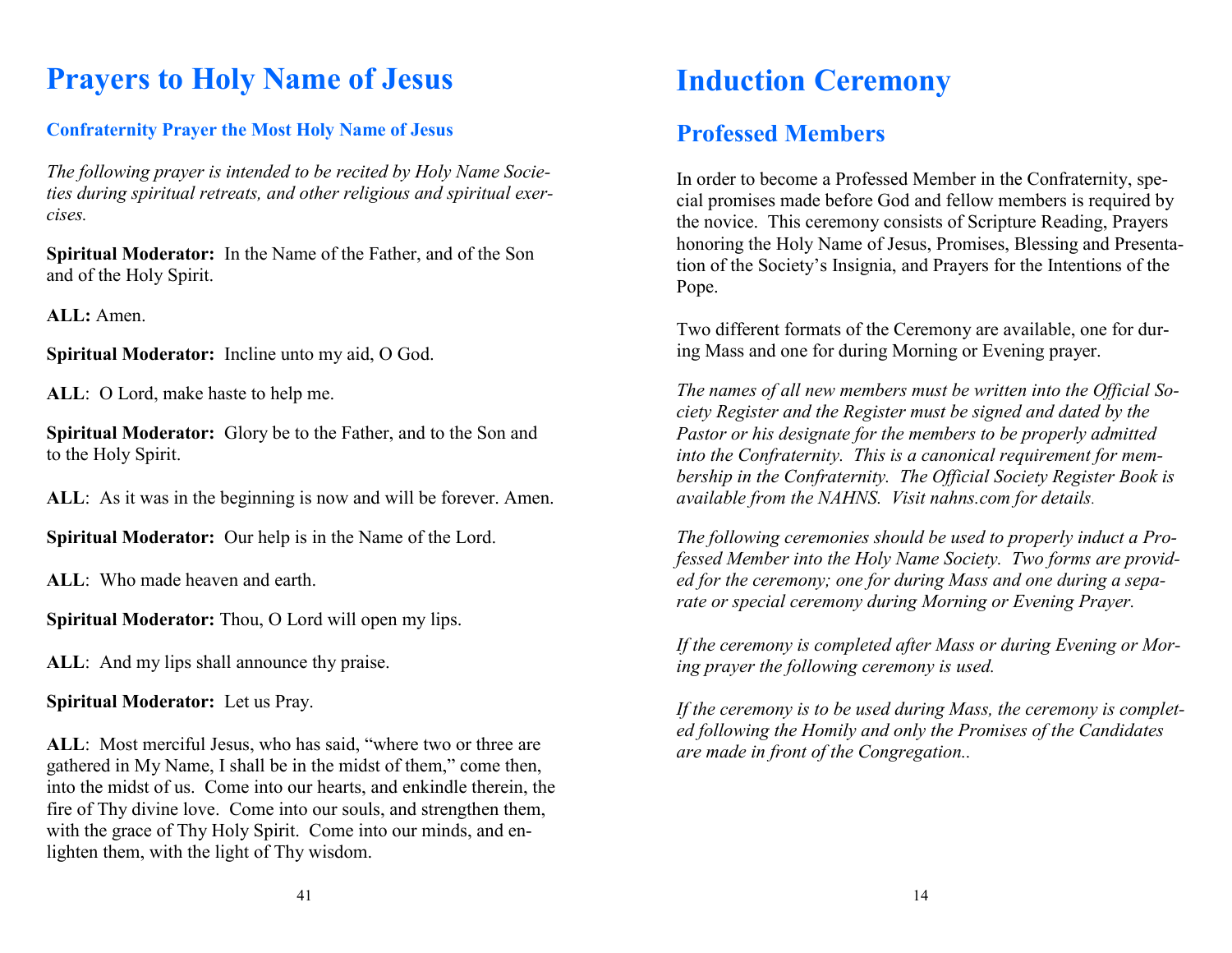#### *[All please Stand]*

**Spiritual Moderator:** Let us pray for those here present, who have asked to be admitted into the Confraternity of the Most Holy Name of God and Jesus.

**ALL:** O Glorious Name of Jesus, Gracious Name, Name of Love and Power! Through You sins are forgiven, enemies are vanquished, the sick are freed from illness, the suffering are made strong and cheerful. You bring honor to believers, instruction to those who preach, strength to those who toil, and sustenance to those who are weary.

Our love for You is ardent and glowing, through You our prayers are heard. The souls of those who contemplate You are filled to overflowing; and all the blessed in heaven are filled with Your glory. Grant that we too may reign with them through this Your most Holy Name. Amen.

**Spiritual Moderator:** O Jesus. Your Name means "Savior". We ask in Your glorious name that You mercifully grant the following petitions:

Jesus, You said, "Whatever you ask the Father, He will give you in My Name" (John 16:23). We ask that a most ardent love of Your Divine Son may imprint the Sacred Name of Jesus upon our hearts; that it may always be on our minds, and frequently on our lips; that it may be our defense against temptation, and our consolation and support at the hour of our death.

O God we earnestly beseech Thee, bless the intentions of each one of these Candidates standing here before you today and strengthen their resolutions. With the help of Thy divine grace, may they be forever faithful to their promises and to the practices of the Confraternity, and merit to attain eternal life. We ask this through the Holy Name of Jesus. **ALL:** Amen.

Father is in Me? The words that I speak to you I do not speak on My own. The Father who dwells in Me is doing His works. Believe me that I am in the Father and the Father is in Me, or else, believe because of the works themselves. Amen, amen, I say to you, whoever believes in Me will do the works that I do, and will do greater ones than these, because I am going to the Father. And whatever you ask in My name, I will do, so that the Father may be glorified in the Son. If you ask anything of Me in My name, I will do it.

#### **Mathew 1:18-25**

Now this is how the birth of Jesus Christ came about. When His mother Mary was betrothed to Joseph,\* but before they lived together, she was found with child through the Holy Spirit. Joseph her husband, since he was a righteous man,\* yet unwilling to expose her to shame, decided to divorce her quietly. Such was his intention when, behold, the angel of the Lord\* appeared to him in a dream and said, "Joseph, son of David, do not be afraid to take Mary your wife into your home. For it is through the Holy Spirit that this Child has been conceived in her. She will bear a son and you are to name Him Jesus,\* because He will save His people from their sins." All this took place to fulfill what the Lord had said through the prophet: "Behold, the virgin shall be with Child and bear a son, and they shall name Him Emmanuel," which means "God is with us." When Joseph awoke, he did as the angel of the Lord had commanded him and took his wife into his home. He had no relations with her until she bore a son,\* and he named Him Jesus.

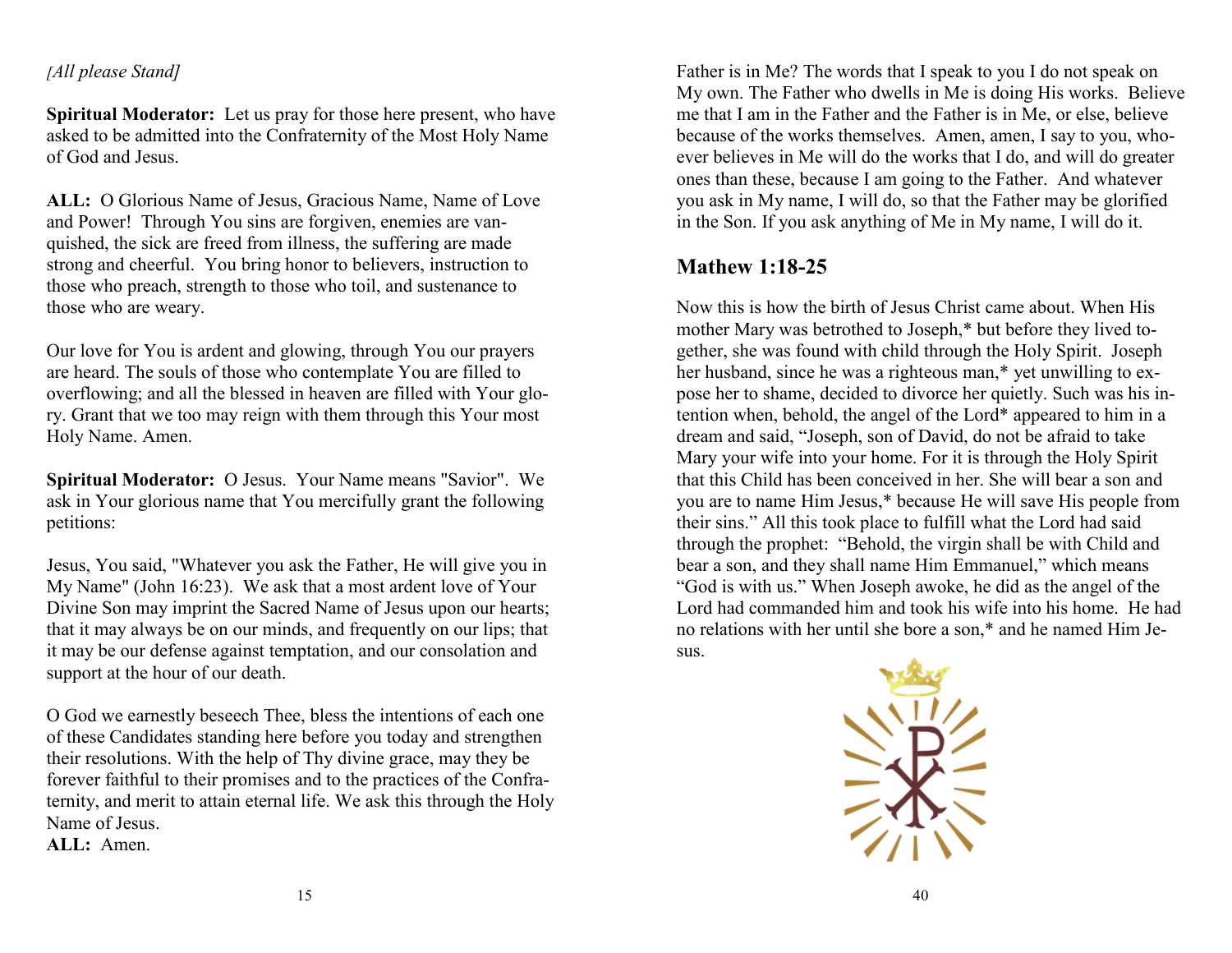### **Luke 1:26-33**

In the sixth month, the angel Gabriel was sent from God to a town of Galilee called Nazareth, to a virgin betrothed to a man named Joseph, of the house of David, and the virgin's name was Mary. And coming to her, he said, "Hail, favored one! The Lord is with you." But she was greatly troubled at what was said and pondered what sort of greeting this might be. Then the angel said to her, "Do not be afraid, Mary, for you have found favor with God. Behold, you will conceive in your womb and bear a son, and you shall name him Jesus. He will be great and will be called Son of the Most High, and the Lord God will give Him the throne of David his father, and He will rule over the house of Jacob forever, and of His kingdom there will be no end."

#### **Luke 2:21-24**

When eight days were completed for His circumcision,\* He was named Jesus, the name given Him by the angel before He was conceived in the womb. The Presentation in the Temple.

\* When the days were completed for their purification\* according to the law of Moses, they took him up to Jerusalem to present Him to the Lord, just as it is written in the law of the Lord, "Every male that opens the womb shall be consecrated to the Lord," and to offer the sacrifice of "a pair of turtledoves or two young pigeons," in accordance with the dictate in the law of the Lord.

# **John 14:6-14**

Jesus said to him, "I am the way and the truth\* and the life. No one comes to the Father except through Me. If you know Me, then you will also know My Father.\* From now on you do know Him and have seen Him." Philip said to Him, "Master, show us the Father,\* and that will be enough for us." Jesus said to him, "Have I been with you for so long a time and you still do not know Me, Philip? Whoever has seen Me has seen the Father. How can you say, 'Show us the Father'? Do you not believe that I am in the Father and the

#### *[All please Sit]*

{If ceremony is used during Mass, omit this section and move to Promises of the Candidates}

**Moderator:** A Reading from Sacred Scripture (use one of the readings from Scripture Reading Section)

The Word of the Lord.

**ALL:** Amen

**Moderator:** "Veni Creator Spiritus"

Spirit Creator of mankind. Come, visit every pious mind. And sweetly let Thy grace invade Our hearts, O Lord, which Thou hast made. Thou art the Comforter, whom all Gifts of the highest God must call, The living fountain, fire and love, The ghostly unction from above.

**Spiritual Moderator:** Send forth Thy Spirit, and they shall be created.

**Response:** And Thou shalt renew the face of the earth.

*[All please Stand]*

**Spiritual Moderator:** Let us pray.

O God, who, by the light of the Holy Spirit has instructed the hearts of the faithful, grant us, in the same Holy Spirit, to relish what is right and ever rejoice in His consolation. Through Christ our Lord.

**ALL:** Amen.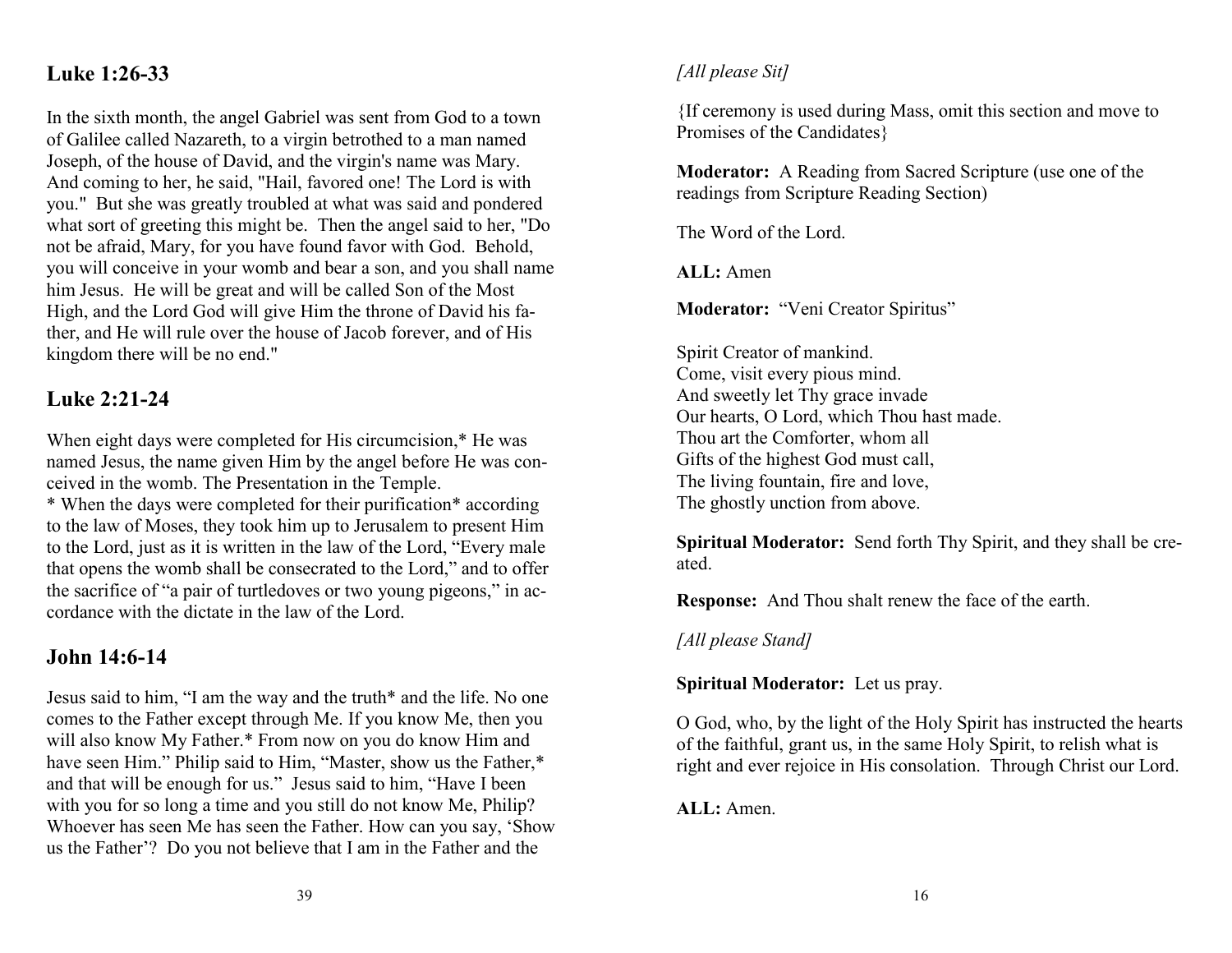*{If ceremony is performed during Mass, begin ceremony here}*

### **Promises of the Candidates**

**Moderator:** Father, these candidates here present desire to become Professed Members of the Confraternity of the Most Holy Name of God and Jesus.

**Spiritual Moderator:** If there shall be no objection on the part of the Confraternity, let them come forward.

**Moderator:** Will those who have indicated their desire to become Professed Members of the Confraternity of the Most Holy Name of God and Jesus, please come forward as your name is called.

#### *[When the name of each Candidate is called, the candidate should proceed to the altar rail and kneel]*

**Moderator:** My dear Brethern in Christ, you have manifested a desire to be admitted into the Confraternity of the Most Holy Name of God and Jesus. As members of this Confraternity we come together today to profess our faithfulness to Our Lord and Savior Jesus Christ and to the one true Church which He founded.

**Spiritual Moderator:** Candidates, since you have manifested a desire to be admitted into the Confraternity, it is necessary to know your dispositions. Are you disposed to observe the Constitutions of the Confraternity of the Most Holy Name of God and Jesus, so as to merit a participation in its spiritual benefits?

**Candidates**: With the grace of God, I am.

**Spiritual Moderator:** Candidates you know what will be required of you as members of the Confraternity. Do you, therefore, promise to respect and to love the Sacred Name of Jesus, and to do all in your power to extend that respect and love, as well as belief in the divinity of Jesus Christ?

# **Acts of the Apostles 3:11-16**

As he clung to Peter and John, all the people hurried in amazement toward them in the portico called "Solomon's Portico." When Peter saw this, he addressed the people, "You Israelites, why are you amazed at this, and why do you look so intently at us as if we had made him walk by our own power or piety? The God of Abraham, [the God] of Isaac, and [the God] of Jacob, the God of our ancestors, has glorified\* His servant Jesus whom you handed over and denied in Pilate's presence, when he had decided to release Him. You denied the Holy and Righteous One\* and asked that a murderer be released to you. The author of life you put to death, but God raised Him from the dead; of this we are witnesses. And by faith in His name, this man, whom you see and know, His name has made strong, and the faith that comes through it has given Him this perfect health, in the presence of all of you.

### **Acts of the Apostles 4:5-12**

On the next day, their leaders, elders, and scribes were assembled in Jerusalem, with Annas the high priest, Caiaphas, John, Alexander, and all who were of the high-priestly class. They brought them into their presence and questioned them, "By what power or by what name have you done this?" Then Peter, filled with the Holy Spirit, answered them, "Leaders of the people and elders: If we are being examined today about a good deed done to a cripple, namely, by what means he was saved, then all of you and all the people of Israel should know that it was in the name of Jesus Christ the Nazorean whom you crucified, whom God raised from the dead; in His name this man stands before you healed. He is 'the stone rejected by you,\* the builders, which has become the cornerstone.' There is no salvation through anyone else, nor is there any other name under heaven given to the human race by which we are to be saved." has raised from the dead, even in this name does he stand here before you, sound. This is 'The Stone that was rejected by you, the builders, which has become the corner stone.' Neither is there salvation in any other. For there is no other name under heaven given to men by which we must be saved."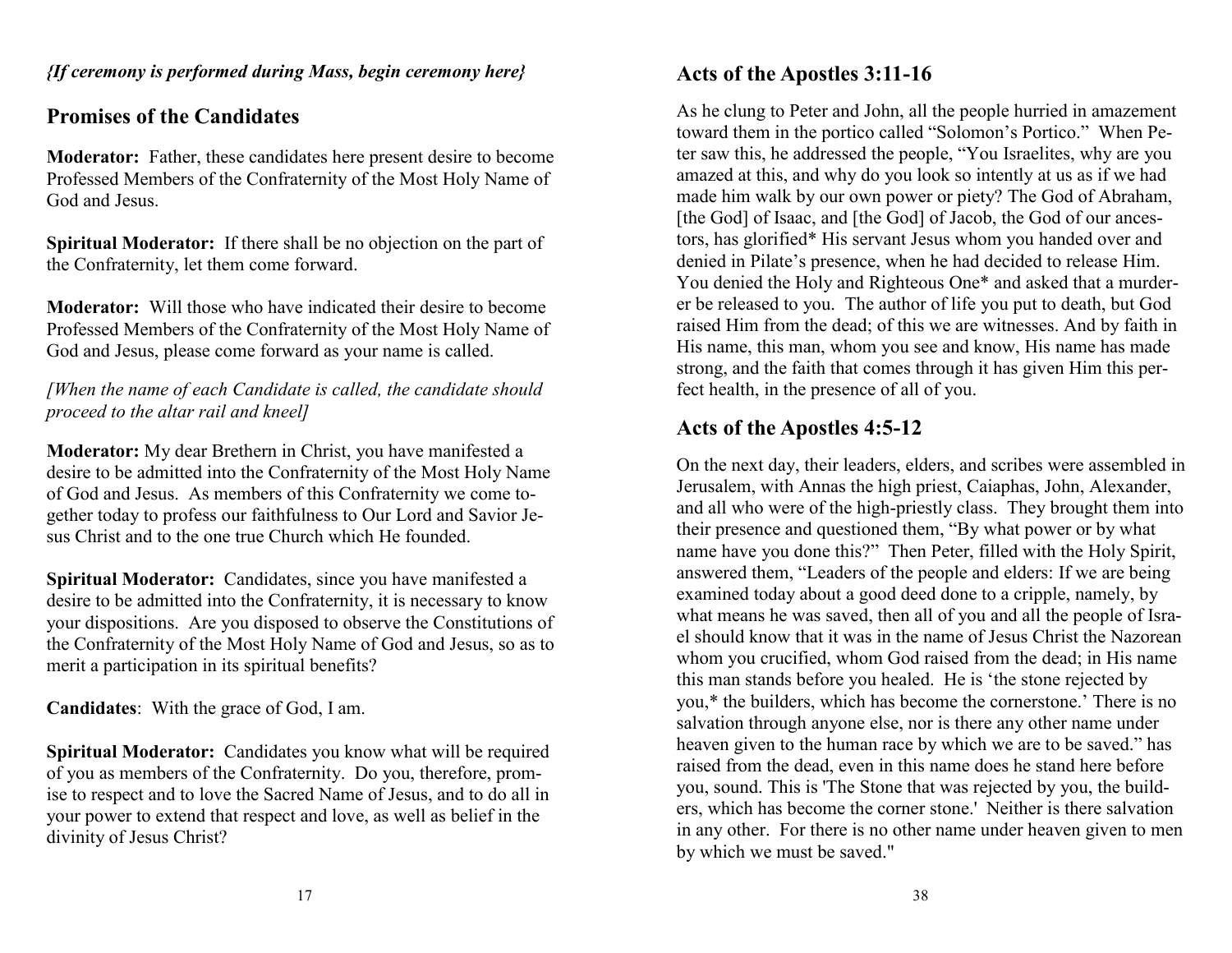### **Galatians 4:4-7**

But when the fullness of time had come, God sent his Son, born of a woman, born under the law, to ransom those under the law, so that we might receive adoption. As proof that you are children,\* God sent the spirit of His Son into our hearts, crying out, "Abba, Father!" So you are no longer a slave but a child, and if a child then also an heir, through God.

# **Philippians 2:5-11**

Have among yourselves the same attitude that is also yours in Christ Jesus,\* Who,\* though He was in the form of God, did not regard equality with God something to be grasped.\* Rather, He emptied himself, taking the form of a slave, coming in human likeness;\*and found human in appearance, He humbled himself, becoming obedient to death, even death on a cross.\* Because of this, God greatly exalted Him and bestowed on Him the name\*that is above every name, that at the name of Jesus every knee should bend,\*of those in heaven and on earth and under the earth, and every tongue confess that Jesus Christ is Lord,\*to the glory of God the Father.

### **Acts of the Apostles 3:1-8**

Now Peter and John were going up to the temple area for the three o'clock hour of prayer.\* And a man crippled from birth was carried and placed at the gate of the temple called "the Beautiful Gate" every day to beg for alms from the people who entered the temple. When he saw Peter and John about to go into the temple, he asked for alms. But Peter looked intently at him, as did John, and said, "Look at us." He paid attention to them, expecting to receive something from them. \* Peter said, "I have neither silver nor gold, but what I do have I give you: in the name of Jesus Christ the Nazorean, [rise and] walk." Then Peter took him by the right hand and raised him up, and immediately his feet and ankles grew strong. He leaped up, stood, and walked around, and went into the temple with them, walking and jumping and praising God.

**Candidates:** With the grace of God, I do promise.

**Spiritual Moderator:** Do you promise to abstain from blasphemous and immodest language, and to labor that those under your charge refrain from such language?

**Candidates:** With the grace of God, I do promise.

**Spiritual Moderator:** Do you promise to strive, both by word and example, to promote the glory of God and the reverence due to His Holy Law.

**Candidates:** With the grace of God, I do promise.

**Spiritual Moderator:** Do you promise to recognize His divine authority and believe that all power on earth, civil and religious, comes from Him; and do you promise to respect and obey all lawfully constituted authority.

**Candidates:** With the grace of God, I do promise.

**Spiritual Moderator:** Do you promise to fulfill all of the obligations of membership in the Mystical Body of Christ, the Catholic Church, according to your state in life.

**Candidates:** With the grace of God, I do promise

**Spiritual Moderator:** Do you promise your love and obedience to the Pope, the Vicar of Christ on Earth.

**Candidates:** With the grace of God, I do promise.

**Spiritual Moderator:** Do you promise to believe all the sacred truths, which the Holy Catholic Church believes and teaches and do you promise to educate yourself and all those in your charge in these truths.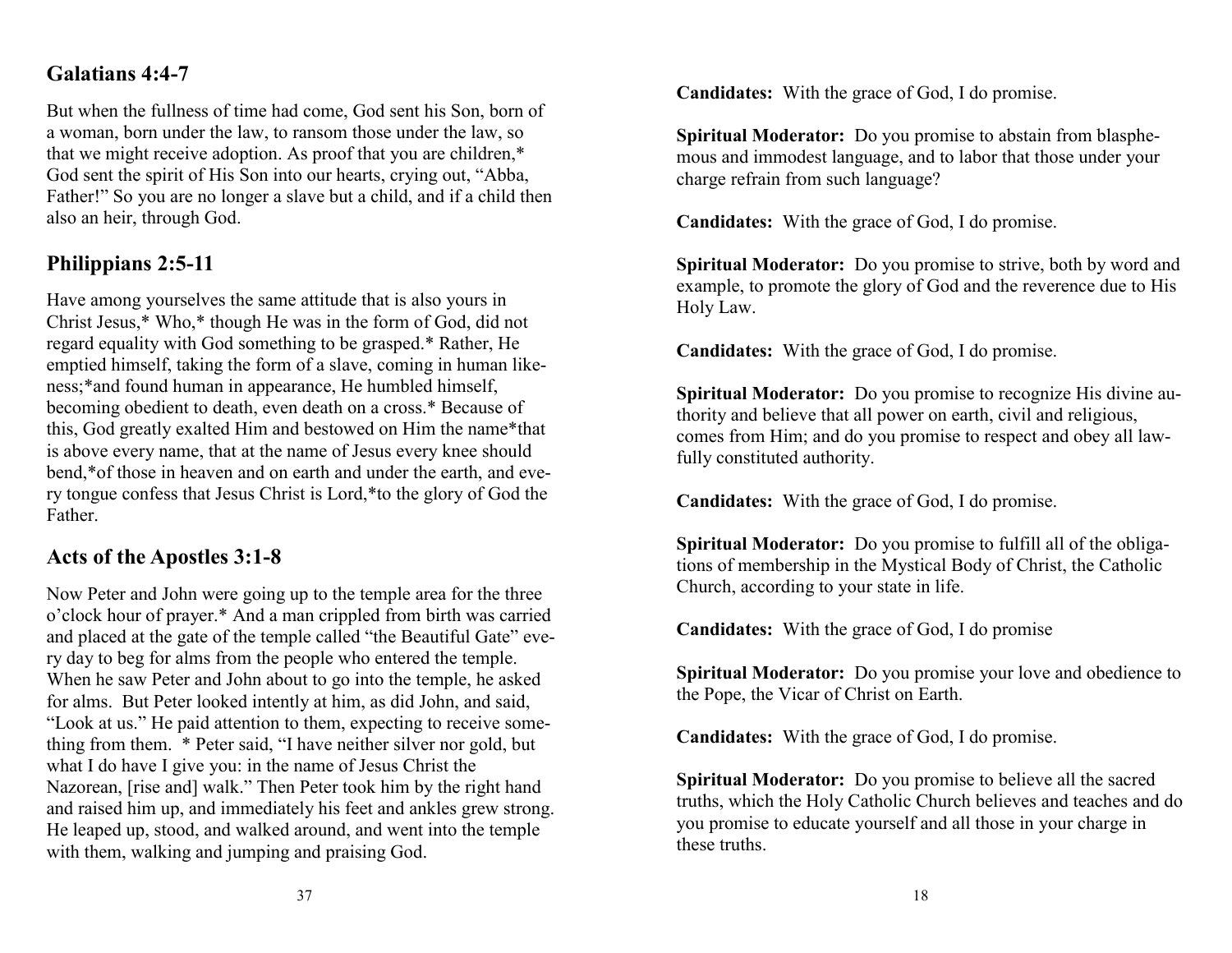**Candidates:** With the grace of God, I do promise.

**Spiritual Moderator:** Jesus has commanded us, "You must, therefore, be perfect, as your heavenly Father is perfect." (Mathew 5:48). Do you promise to strive for perfection by frequent reception of the Sacraments, daily prayer, spiritual reading, acts of penance, and fraternal charity.

**Candidates:** With the grace of God, I do promise.

**Spiritual Moderator:** May God bless your resolutions; may His holy angels and saints assist you to keep them. Laboring during your whole life for the glory and honor of the Holy Name of God, may you merit to share in the glory of the Apostles, the Martyrs, and Confessors who labored and died for the Name of Jesus Christ.

#### **ALL:** Amen.

**ALL:** May the most holy, most sacred, most adorable, most mysterious and unutterable Name of God be always praised, blessed, loved, adored and glorified in heaven on earth and under the earth, by all the creatures of God, and by the Sacred Heart of our Lord Jesus Christ in the most Holy Sacrament of the altar.

**Spiritual Moderator:** Praised be the Name of God and blessed be the most Holy Name of His Divine Son Jesus.

**Candidates:** Now and forever!

### **Blessing and Presentation of the Society's Insignia**

*[We now have the blessing of the Holy Name Insignia. – All Candidates should remain kneeling at the communion rail]*

are great and do wondrous deeds; and You alone are God. Teach me, LORD, Your way that I may walk in Your truth, singlehearted and revering Your name. I will praise You with all my heart, glorify Your name forever, Lord my God. Your mercy to me is great; You have rescued me from the depths of Sheol. O God, the arrogant have risen against me; a ruthless band has sought my life; to You they pay no heed. But You, Lord, are a compassionate and gracious God, slow to anger, abounding in mercy and truth. Turn to me, be gracious to me; give Your strength to Your servant; save the son of Your handmaid. Give me a sign of Your favor: make my enemies see, to their confusion, that You, LORD, help and comfort me.

# **1 Corinthians 1:1-3**

Paul, called to be an apostle of Christ Jesus by the will of God,\* and Sosthenes our brother, to the church of God that is in Corinth, to you who have been sanctified in Christ Jesus, called to be holy, with all those everywhere who call upon the name of our Lord Jesus Christ, their Lord and ours. Grace to you and peace from God our Father and the Lord Jesus Christ.

#### **Colossians 3:12-17**

Put on then, as God's chosen ones, holy and beloved, heartfelt compassion, kindness, humility, gentleness, and patience, bearing with one another and forgiving one another, if one has a grievance against another; as the Lord has forgiven you, so must you also do. And over all these put on love, that is, the bond of perfection. And let the peace of Christ control your hearts, the peace into which you were also called in one body. And be thankful. Let the word of Christ dwell in you richly, as in all wisdom you teach and admonish one another, singing psalms, hymns, and spiritual songs with gratitude in your hearts to God. And whatever you do, in word or in deed, do everything in the name of the Lord Jesus, giving thanks to God the Father through Him.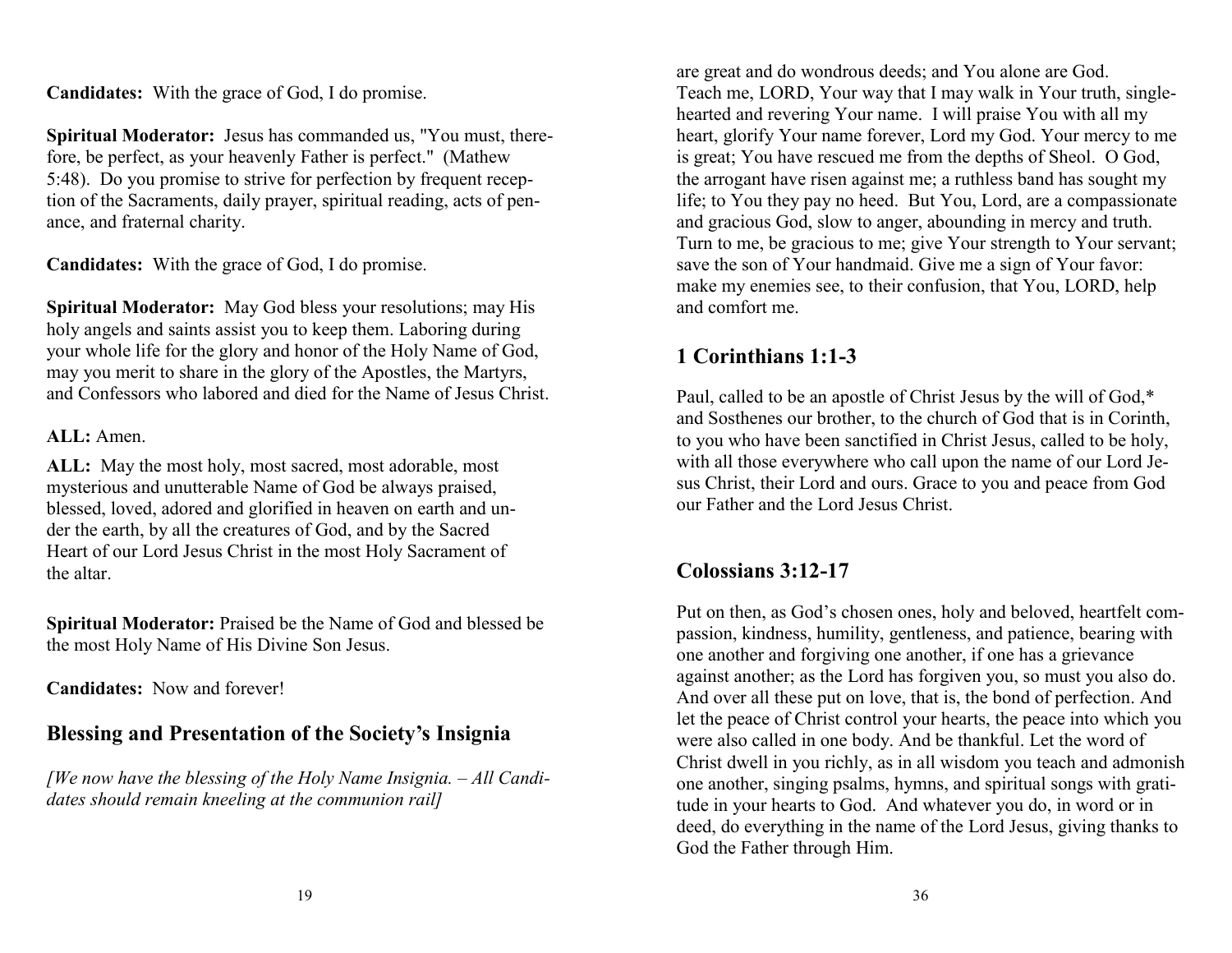#### **Numbers 6:22-27**

The LORD said to Moses: Speak to Aaron and his sons and tell them: This is how you shall bless the Israelites. Say to them: The LORD bless you and keep you! The LORD let His face shine upon you, and be gracious to you! The LORD look upon you kindly and give you peace!\* So shall they invoke My name upon the Israelites, and I will bless them.

#### **Psalm 8**

O LORD, our Lord, how awesome is Your name through all the earth! I will sing of Your majesty above the heavens with the mouths of babesa and infants.\* You have established a bulwark\* against Your foes, to silence enemy and avenger.\* When I see Your heavens, the work of Your fingers, the moon and stars that You set in place—\*What is man that You are mindful of him, and a son of man that You care for him? Yet you have made him little less than a god,\*crowned him with glory and honor. You have given him rule over the works of Your hands, put all things at His feet: All sheep and oxen, even the beasts of the field, The birds of the air, the fish of the sea, and whatever swims the paths of the seas. O LORD, our Lord, how awesome is Your name through all the earth!

#### **Psalm 86**

Incline Your ear, LORD, and answer me, for I am poor and oppressed. Preserve my life, for I am devoted; save Your servant who trusts in You. You are my God; be gracious to me, Lord; to You I call all the day. Gladden the soul of Your servant; to You, Lord, I lift up my soul. Lord, You are good and forgiving, most merciful to all who call on You. LORD, hear my prayer; listen to my cry for help. On the day of my distress I call to You, for You will answer me. None among the gods can equal You, O Lord; nor can their deeds compare to Yours. All the nations You have made shall come to bow before You, Lord, and give honor to Your name. For You

**Spiritual Moderator:** Our help is in the Name of the Lord.

**ALL:** Who made heaven and earth.

**Spiritual Moderator:** The Lord be with you.

**ALL:** And with your spirit.

**Spiritual Moderator:** Let us pray. O God, by Whose word all things are made holy, pour forth your blessings on these emblems and grant that each one who, prompted by grace, employs these emblems lawfully and according to Thy will, by calling on Thy Most Holy Name may enjoy, under Thy guidance, bodily health and peace of soul. Through Christ Our Lord. And may Almighty God bless these emblems, the Father, the Son and the Holy Spirit.

#### **ALL:** Amen.

*[After saying "Amen" candidates should remain kneeling at the altar rail. The emblems will then be sprinkled with holy water and presented to each member by the Spiritual Moderator.]*

**Spiritual Moderator:** I offer you this blessed emblem of the Confraternity of the Most Holy Name of God and Jesus; may they be to you a pledge of eternal salvation.

*[Once the insignias have been distributed, the ceremony continues with the following prayer.]* 

**Spiritual Moderator:** Lord hear my prayer.

**ALL:** And let my cry come to Thee.

**Spiritual Moderator:** The Lord be with you.

**ALL:** And with your spirit.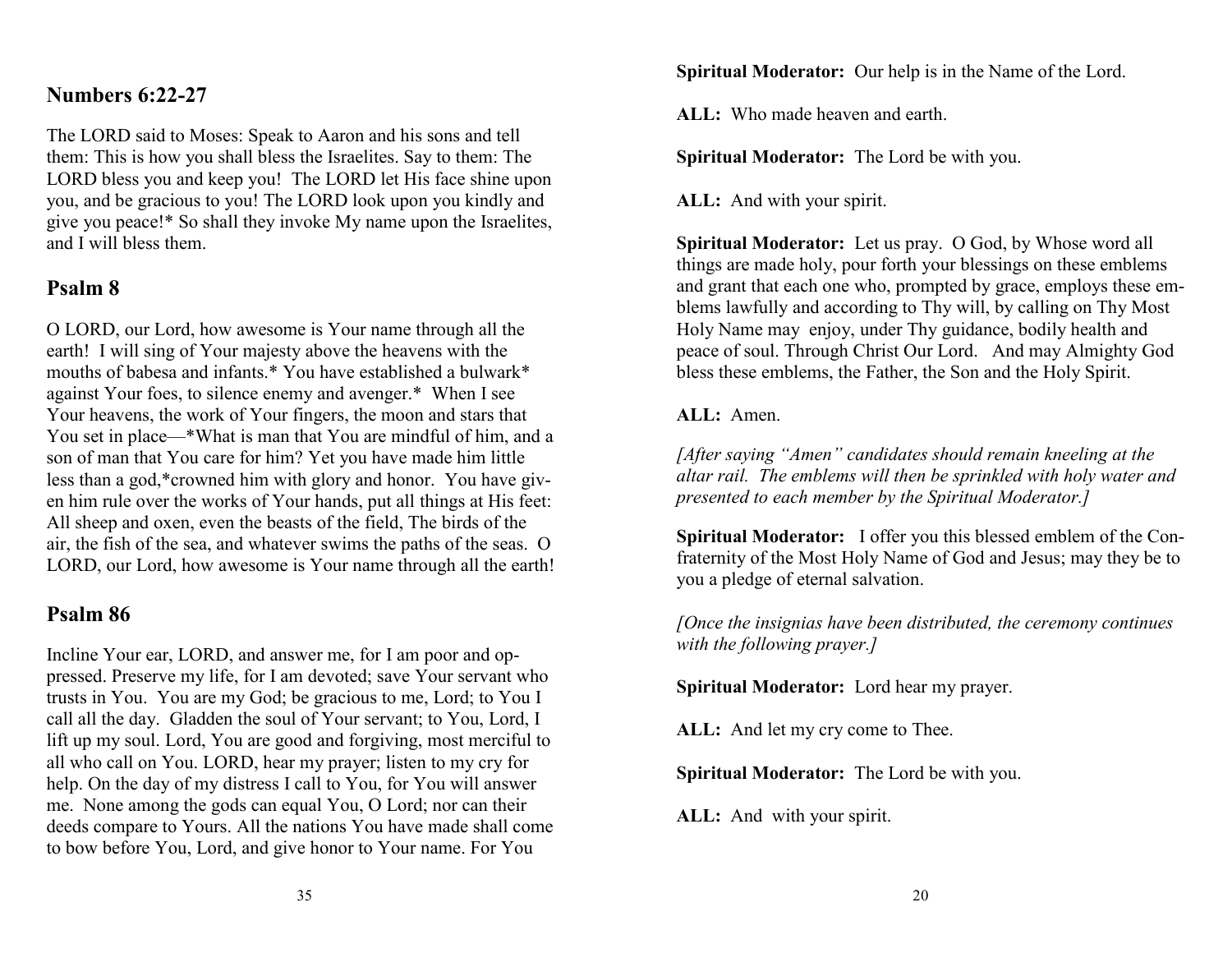**Spiritual Moderator:** Let us pray. Look down, we beseech Thee, O Lord, upon Thy servants who wish to be numbered among the brethren of the Confraternity of Thy Most Holy Name, that praising and blessing Thy Name on earth, they may merit to praise and bless Thee in Heaven. Through Christ our Lord.

**ALL:** Amen.

**Spiritual Moderator:** By the authority granted me, I receive and enroll you in the Confraternity of the Most Holy Name of God and Jesus and make you sharers of all the graces, indulgences, privileges, and spiritual benefits of this Confraternity. In the Name of the Father, and of the Son, and of the Holy Spirit.

**ALL:** Amen.

*{If Ceremony is performed during Mass, the Prayers for a Plenary Indulgence are not prayed, the Holy Name Members return to their pews and the Mass resumes with the Prayers for the Faithful, signing the Official Register and the Prayers for a Plenary Indulgence are not used.}*

*[All Candidates should stand and return to their seats and remain standing]*

# **Plenary Indulgence**

**Moderator:** In order to gain the Plenary Indulgence attached to your reception into the Confraternity of the most Holy Name of God and Jesus, let us pray for the intentions of the Holy Father.

All: Our Father ... Hail Mary... Glory be to the Father...

# **Scripture Readings**

*Use one of the following Psalms and Sacred Scripture Readings during the Ceremonies during Morning or Evening Prayer.*

# **Exodus 3:11-15**

But Moses said to God, "Who am I\* that I should go to Pharaoh and bring the Israelites out of Egypt?" God answered: I will be with you; and this will be your sign\* that I have sent you. When you have brought the people out of Egypt, you will serve God at this mountain. "But," said Moses to God, "if I go to the Israelites and say to them, 'The God of your ancestors has sent me to you,' and they ask me, 'What is His name?' what do I tell them?" God replied to Moses: I am who I am.\* Then He added: This is what you will tell the Israelites: I AM has sent me to you.

God spoke further to Moses: This is what you will say to the Israelites: The LORD, the God of your ancestors, the God of Abraham, the God of Isaac, and the God of Jacob, has sent me to you. This is My name forever; this is My title for all generations.

# **Sirach 51:8-12**

Then I remembered the mercies of the LORD, His acts of kindness through ages past; For He saves those who take refuge in Him, and rescues them from every evil. So I raised my voice from the grave; from the gates of Sheol I cried for help. I called out: LORD, You are my Father, my champion, my savior! Do not abandon me in time of trouble, in the midst of storms and dangers. I will always praise Your name and remember You in prayer! Then the LORD heard my voice, and listened to my appeal. He saved me from every evil and preserved me in time of trouble. For this reason I thank and praise Him; I bless the name of the LORD.\*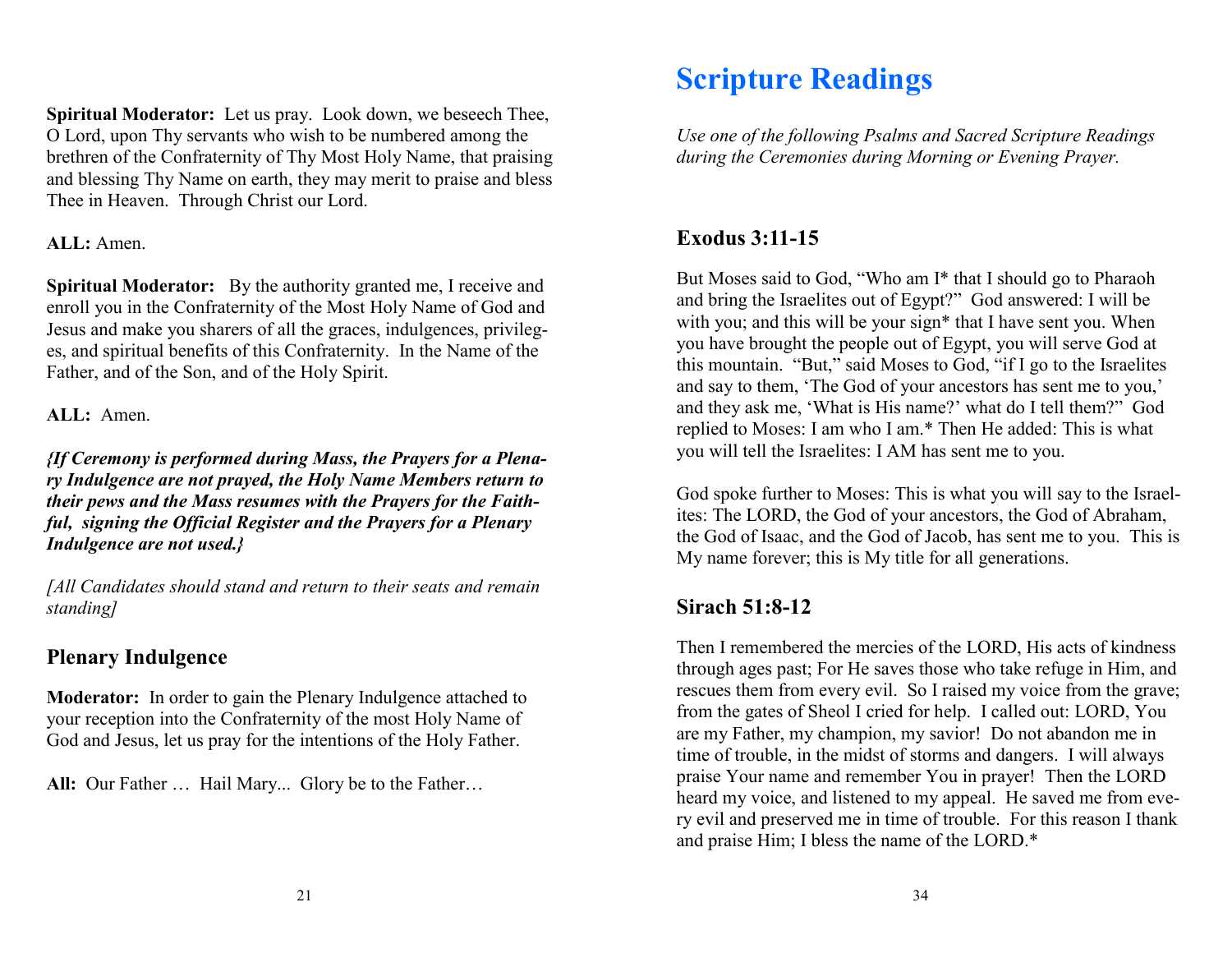**Secretary, Treasurer and Marshal:** "For the greater honor and glory of the Most Holy Name of Jesus, I promise to fulfill to the best of my ability all the responsibilities entrusted to me."

**Spiritual Moderator:** I hereby declare you to be the Secretary, Treasurer and Marshal of the Parish Holy Name Society and surrender to you all the properties and responsibilities of your offices. May God bless your work and reward your sacrifices.

**ALL:** We offer our prayers and support so that God, who has now begun this good work in you, will bring it to completion for the praise of the Holy Name.

**Spiritual Moderator:** Let us pray: Ever-gracious God, we come before You to ask Your grace and strength for those who have been chosen to provide leadership for the Parish Holy Name Society. Deepen their faith, hope, and love. Give them a generous and cooperative spirit to serve our Confraternity and our Church through the offices entrusted to them. Help them to give good example to the membership through living graciously their commitments as members of the Holy Name Society.

We ask this through Christ our Lord.

**ALL**: AMEN

**Spiritual Moderator:** Please join with me and the newly installed officers in reciting the Holy Name Pledge.

**ALL:** Holy Name Pledge.

Mass continues with the Prayers of the Faithful.

Closing hymn at end of Mass: "**Holy God We Praise Thy Name**"

**Spiritual Moderator:** Let us pray. O God, Whose mercy is boundless and Whose goodness is infinite, we give thanks to Thy most gracious majesty for gathering us together, always praying Thy clemency, that Thou may fulfill the requests of those who ask, and so dispose them that they may merit rewards in the days to come. Through Christ our Lord.

**ALL:** Amen.

**Spiritual Moderator:** Blessed be the name of the Lord.

ALL: Now and for ever.

**Spiritual Moderator:** Our help is in the name of the Lord.

**ALL:** Who made heaven and earth.

**Spiritual Moderator**: May almighty God bless you: the Father, and the Son, and the Holy Spirit.

**ALL:** Amen.

*[All should stand for the closing hymn]*

**All:** Holy God We Praise Thy Name

*After Mass or after the ceremony—at a convenient time, each member should proceed to the location of the Official Registry of names of members of the Confraternity. They then write their full names in the Registry. After the last member writes his name in the Registry, the Spiritual Director or the Pastor must witness the signatures by his signature and date.*

*The names of all new members must be written into the Official Society Register and the Register must be signed and dated by the Pastor or his designate for the members to be properly admitted into the Confraternity.*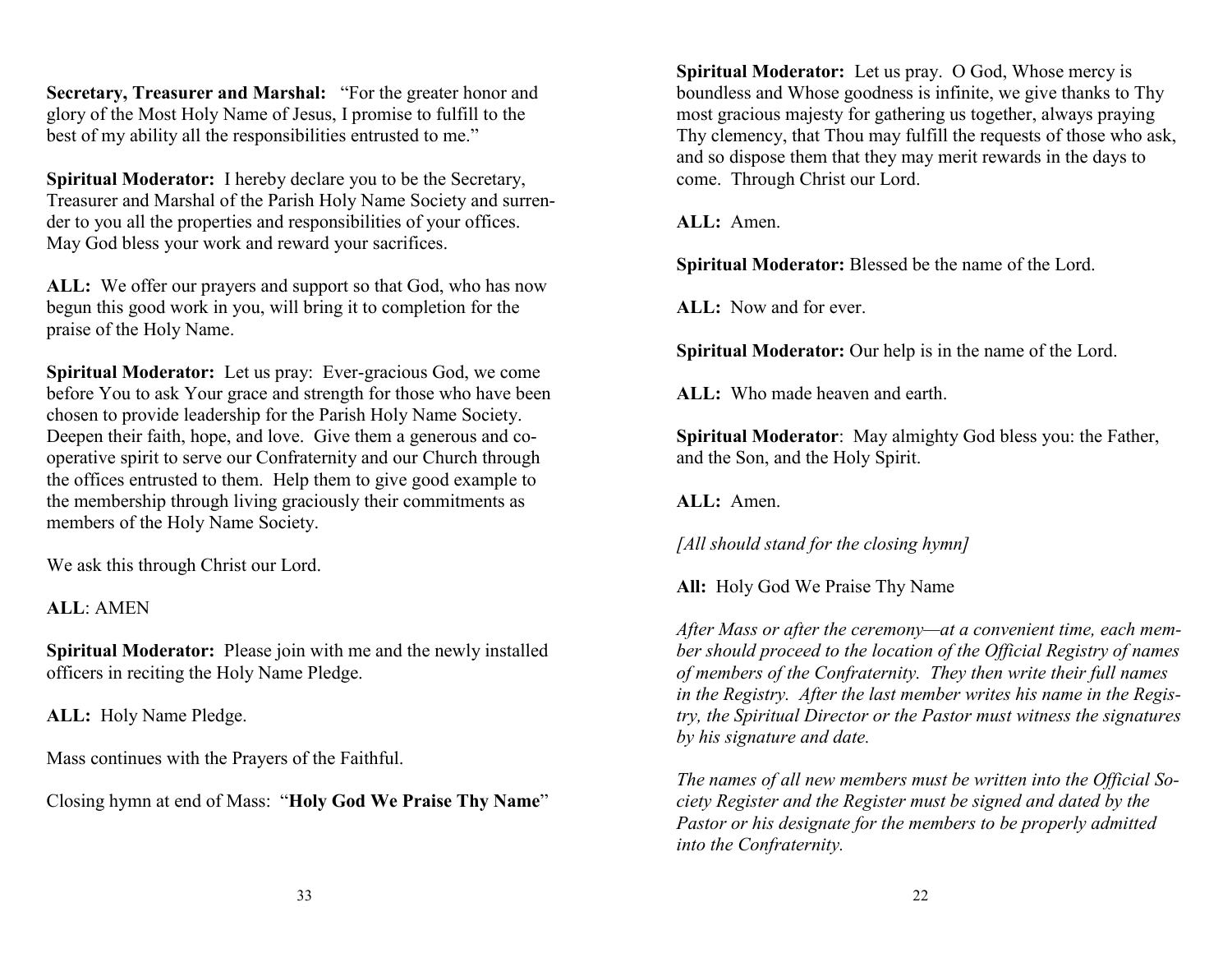# **Renewal of Promises**

# **Professed Members**

The following ceremonies should be used by Professed Members of the Holy Name Society to renew their promises. Two forms are provided for the ceremony; one for during Mass and one during a separate or special ceremony during Morning or Evening Prayer.

*If the ceremony is to be used during Mass, the ceremony is completed following the Homily and only the Promises of the Candidates are made in front of the Congregation..*

**Spiritual Moderator:** Let us pray for those Professed Members of the Confraternity of the Most Holy Name of God and Jesus that have asked to renew their Promises to the Most Holy Name of God and Jesus.

**ALL:** O Glorious Name of Jesus, Gracious Name, Name of Love and Power! Through You sins are forgiven, enemies are vanquished, the sick are freed from illness, the suffering are made strong and cheerful. You bring honor to believers, instruction to those who preach, strength to those who toil, and sustenance to those who are weary.

Our love for You is ardent and glowing, through You our prayers are heard. The souls of those who contemplate You are filled to overflowing; and all the blessed in heaven are filled with Your glory. Grant that we too may reign with them through this Your most Holy Name. Amen.

**Moderator:** A Reading from Sacred Scripture (use one of the readings from Scripture Reading Section)

The Word of the Lord.

Are you willing to accept the responsibilities of being a Vice President of the Archdiocesan Association of the Holy Name Society?

**Vice President:** "For the greater honor and glory of the Most Holy Name of Jesus, I promise to fulfill to the best of my ability all the responsibilities entrusted to me."

**Spiritual Moderator:** I hereby declare you to be Vice President of the (insert name of parish) Holy Name Society and surrender to you all the properties and responsibilities of the office. May God bless your work and reward your sacrifices.

**ALL:** We offer our prayers and support so that God, who has now begun this good work in you, will bring it to completion for the praise of the Holy Name.

**Spiritual Moderator:** Will the Secretary-elect, Treasurer –elect and the Marshal – elect please come forward.

**Spiritual Moderator:** (Insert First Name Last Name) as Secretary, you are the official keeper of the minutes of the meetings of the Parish Society and Leadership Board. The President will rely on you for the accurate and efficient way in which you fulfill your responsibilities.

(Insert First Name Last Name) as Treasurer you are responsible for the careful collection and handling of the funds of the parish Holy Name Society, for the prompt payment of all financial obligations and for keeping the parish Society and the Leadership Board informed of the financial status of the organization.

(Insert First Name Last Name) as Marshal you are responsible for all physical arrangements and supplies which are required for the activities and conduct of the Society.

Are you willing to accept the responsibilities of being Secretary, Treasurer and Marshal of the Parish Holy Name Society?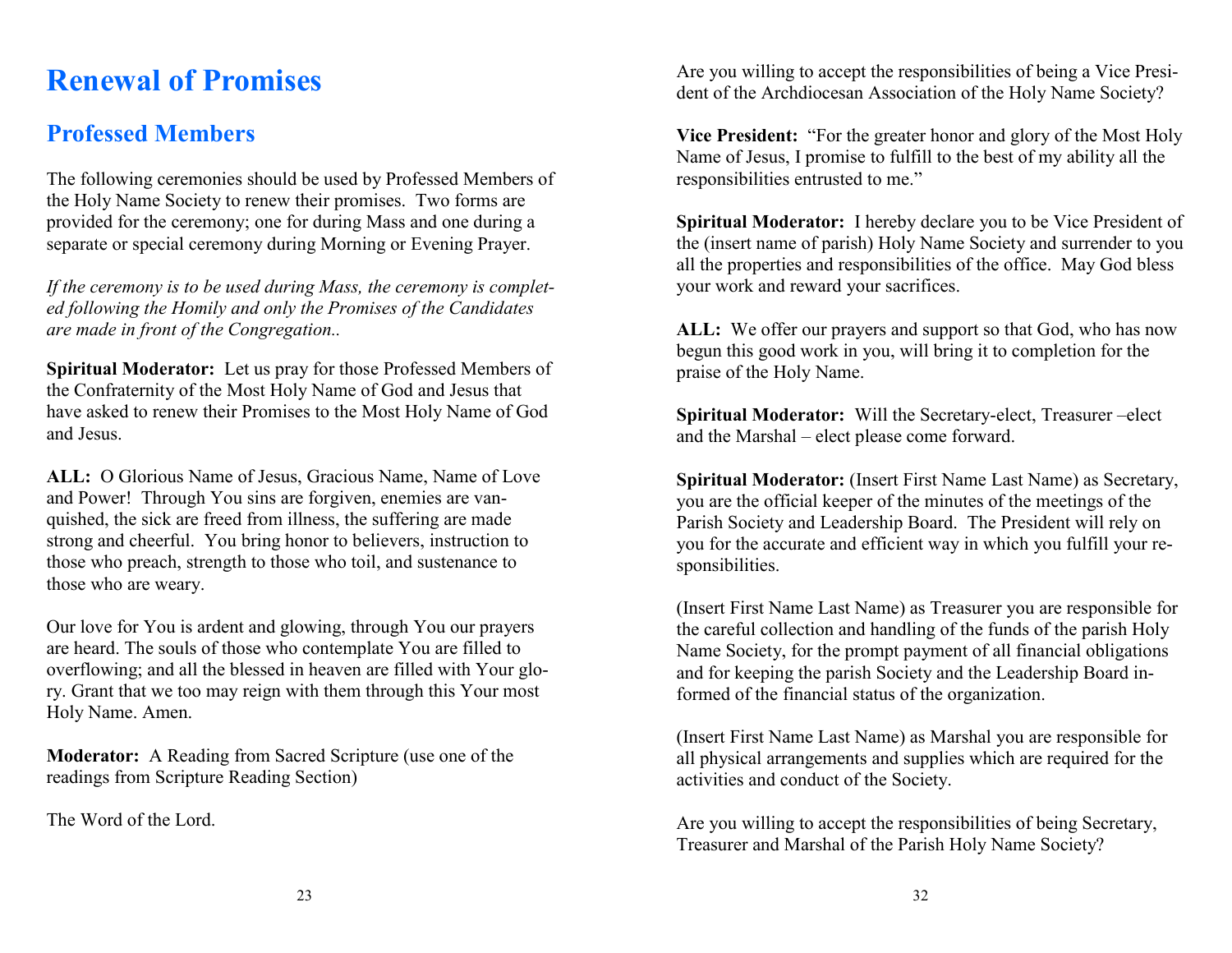It is your responsibility to preside over the general meetings of the parish Holy Name Society and of the Leadership Board, to ensure that the other officers and committees are working together to fulfill their responsibilities for the good of the Society, and to communicate information to all concerned regarding the various programs and projects of the parish Holy Name Society.

Are you willing to accept the office of President of the (insert name of parish) Holy Name Society and to fulfill its responsibilities?

**President:** "For the greater honor and glory of the Most Holy Name of Jesus, I promise to fulfill to the best of my ability all the responsibilities entrusted to me."

**Spiritual Moderator:** I hereby declare you to be the President of the (insert name of parish) Holy Name Society for the next (term of office) and surrender to you all the properties and responsibilities of this office. May God bless your work and reward your sacrifices.

**ALL:** We offer our prayers and support so that God, who has now begun this good work in you, will bring it to completion for the praise of the Holy Name of Jesus.

**Spiritual Moderator:** Will the Vice President-elect please come forward.

**Spiritual Moderator:** (Insert First Name Last Name), you have been elected to serve as Vice Presidents of the (insert name of parish) Holy Name Society for the next (insert term of office). In addition to fulfilling the duties outlined in the Constitution, you are expected to assist the President with your help and advice. Please do so in a way that inspires our membership and enables our association to accomplish its goals.

#### **ALL:** Amen

**Spiritual Moderator:** O Jesus. Your Name means "Savior". We ask in Your glorious name that You mercifully grant the following petitions:

O God we earnestly beseech Thee, bless the intentions of each one of these Professed Members standing here before you today and strengthen their resolutions. With the help of Thy divine grace, may they be forever faithful to their promises and to the obligations of the Confraternity, and merit to attain eternal life. We ask this through the Holy Name of Jesus.

**ALL:** Amen.

#### **Spiritual Moderator:** Let us pray.

O God, who, by the light of the Holy Spirit has instructed the hearts of the faithful, grant us, in the same Holy Spirit, to relish what is right and ever rejoice in His consolation. Through Christ our Lord.

**ALL:** Amen.

#### *{If ceremony is performed during Mass, begin ceremony here}*

**Moderator:** Will those present who have indicated their desire to renew their promises, please come forward and stand together in community.

*[The Professed Members silently come to the front of the Church and Stand together in Community]*

**Moderator:** Father, these Professed Members desire to renew their promises of the Confraternity of the Most Holy Name of God and Jesus.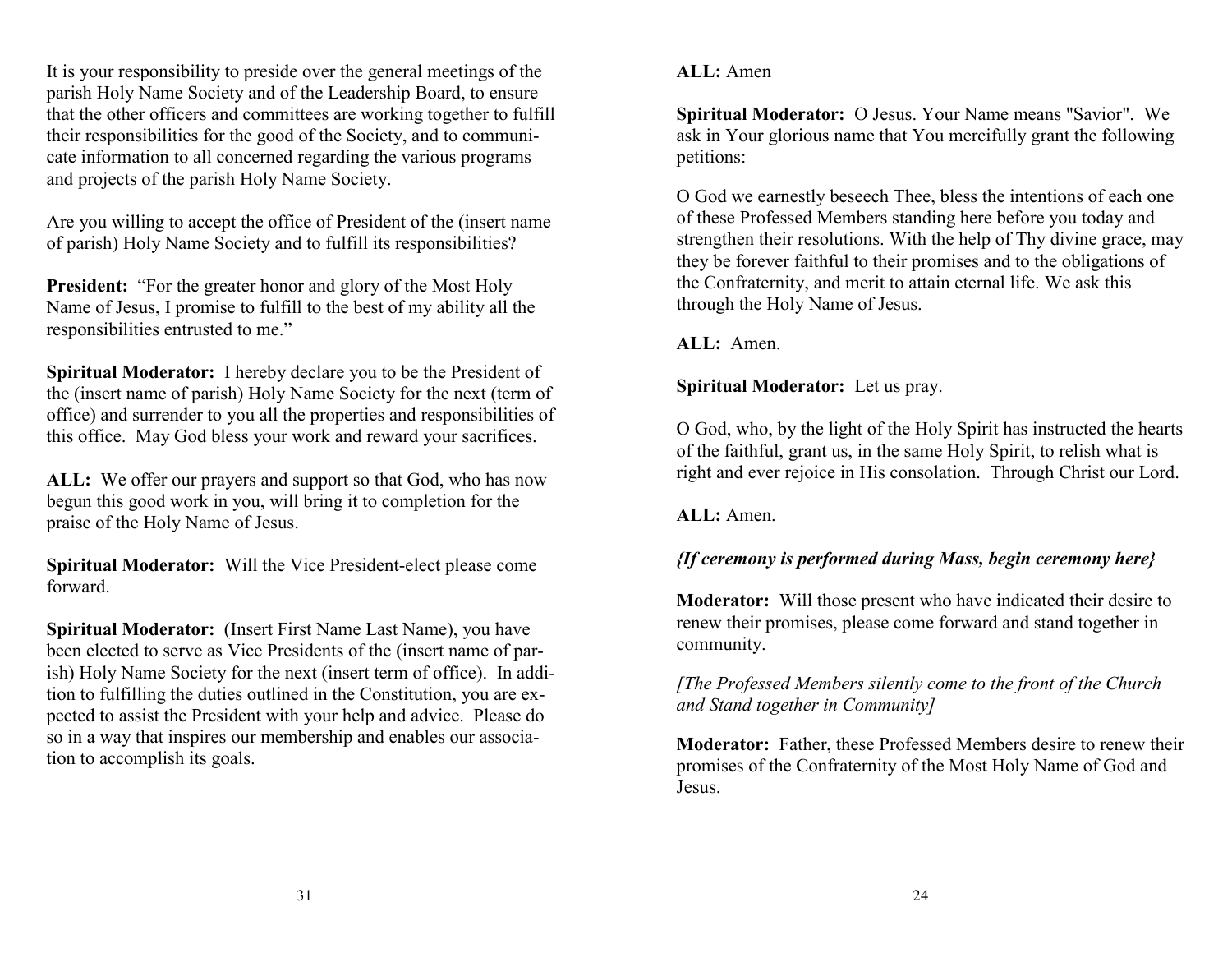**Moderator:** My dear Brethren in Christ, you have manifested a desire to renew your promises as Professed Members of the Confraternity of the Most Holy Name of God and Jesus. As Professed Members of this Confraternity we come together today to profess our faithfulness to Our Lord and Savior Jesus Christ and to the one true Church which He founded.

**Spiritual Moderator:** Members; since you have manifested a desire to renew your Promises for Professed Membership into the Confraternity of the Holy Name of God and Jesus, it is necessary to know your dispositions.

Are you disposed to observe the Constitutions of the Confraternity, so as to merit full participation in its spiritual benefits?

**Candidates**: With the grace of God, I am.

**Spiritual Moderator:** Do you promise to respect and to love the Sacred Name of God and Jesus, and to do all in your power to extend that respect and love, as well as belief in the divinity of Jesus Christ?

**Candidates:** With the grace of God, I do promise.

**Spiritual Moderator:** Do you promise to abstain from blasphemous and immodest language, and to labor that those under your charge refrain from such language?

**Candidates:** With the grace of God, I do promise.

**Spiritual Moderator:** Do you promise to strive, both by word and example, to promote the glory of God and the reverence due to His Holy Law.

**Candidates:** With the grace of God, I do promise.

#### **Discharge of Past Officers**

F*ollowing the homily the following ceremony should be performed.*

**Spiritual Moderator:** At this time I would ask all members of the current Leadership Board of the Holy Name Society to stand.

On behalf of the members of the Holy Name Society, I want to thank you for the generous and conscientious fulfillment of the responsibilities of the offices you have held these past two years. You have worked together in a dedicated fashion to achieve the goals of the Society and to promote devotion to the Holy Name of Jesus. May God bless you for your labors.

On behalf of your fellow Holy Name Society members I thank you for the devotion and dedication you have shown these past two years and for the hard work you have contributed to accomplish our goals. Thank you very much for a job well done. May the Lord bless you and keep you in his love.

I hereby discharge you of your duties and responsibilities as officers of the Holy Name Society. Please be seated.

#### **Installation of New Officers**

**Spiritual Moderator:** At this time I would ask all members of the incoming Leadership Board of the Holy Name Society to please come to the front of the Church.

**Spiritual Moderator:** (insert First Name Last Name), you have been elected to serve as President of the (insert name of parish) Holy Name Society for the next (insert term of office). You will represent the parish Holy Name Society on many and various occasions. As such, please remember that when you speak, you do so as President of a long-standing and respected Confraternity and as someone committed to respect for the Holy Name of God and Jesus. Do so then in a way that inspires the membership and brings added respect to our Confraternity.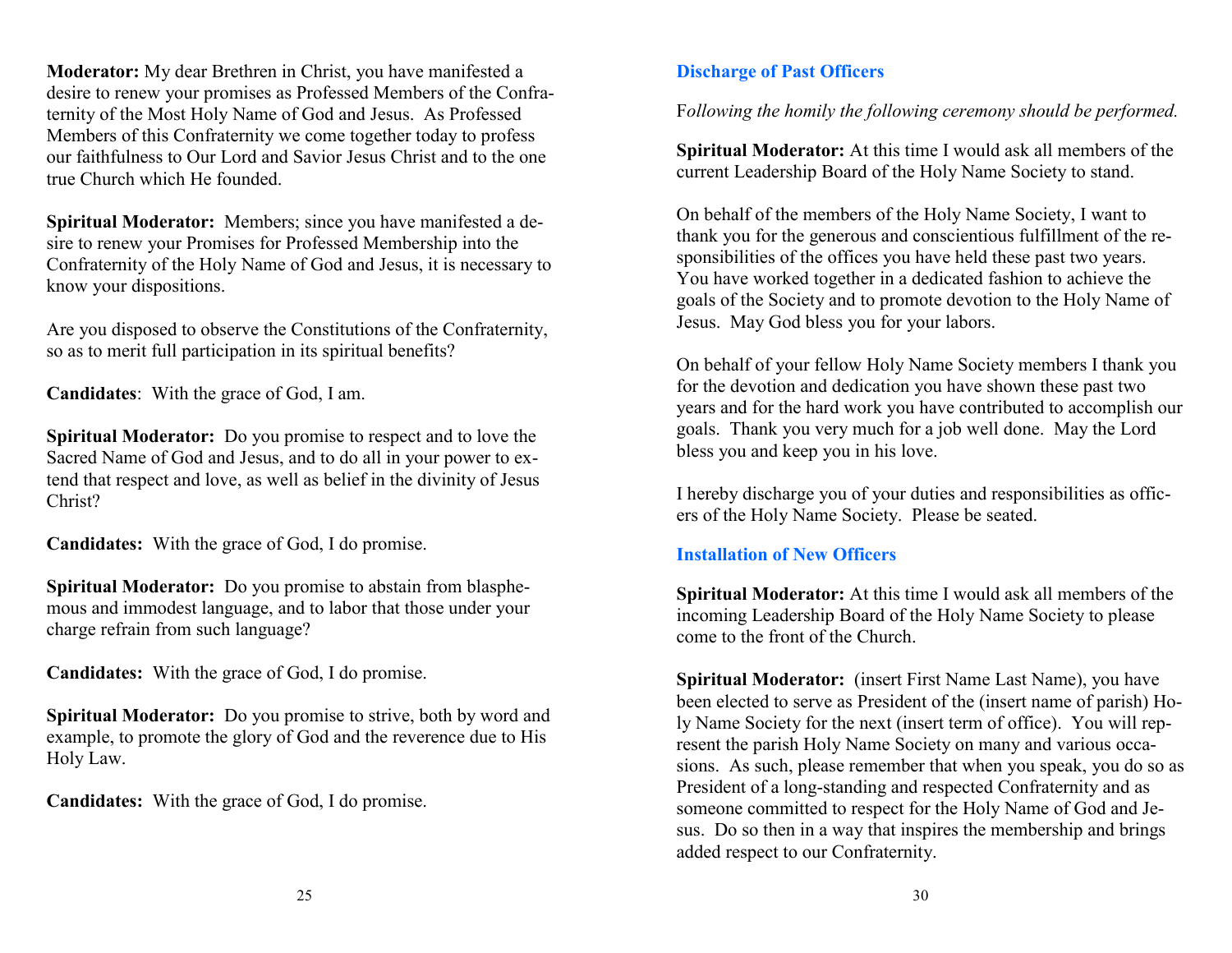# **Installation of Officers**

Since success of a Holy Name Society depends upon how well the officers perform their respective duties, it is recommended that officers be inducted into their new office via an Installation Ceremony. The Installation Ceremony should be led by the Pastor or Spiritual Moderator; or in the case of (Arch)Diocesan Officers, the installation could be performed by the bishop/archbishop.

The installation ceremony should be conducted in the Church as part of a Special Mass or immediately after a Special Mass of the Confraternity.

If the installation ceremony is being used for an existing parish Holy Name Society the ceremony begins with the official discharge of responsibilities of the current officers.

The new officers are then called by name to affirm their responsibilities as officers. The ceremony can be completed during Mass following the homily.

*The installation ceremony should be lead by the Pastor or Spiritual Moderator. In the case of diocesan/archdiocesan leaders, the installation can be performed by the bishop/archbishop or the Spiritual Moderator of the Society.*

*The installation ceremony included here or one similar to it should be used to introduce new officers to their posts. This ideally would be conducted in the Church as part of a Mass or immediately thereafter.*

**Spiritual Moderator:** Do you promise to recognize His divine authority and believe that all power on earth, civil and religious, comes from Him; and do you promise to respect and obey all lawfully constituted authority.

**Candidates:** With the grace of God, I do promise.

**Spiritual Moderator:** Do you promise to fulfill all of the obligations of membership in the Mystical Body of Christ, the Catholic Church, according to your state in life.

**Candidates:** With the grace of God, I do promise

**Spiritual Moderator:** Do you promise your love and obedience to the Pope, the Vicar of Christ on Earth.

**Candidates:** With the grace of God, I do promise.

**Spiritual Moderator:** Do you promise to believe all the sacred truths, which the Holy Catholic Church believes and teaches and do you promise to educate yourself and all those in your charge in these truths.

**Candidates:** With the grace of God, I do promise.

**Spiritual Moderator:** Jesus has commanded us, "You must, therefore, be perfect, as your heavenly Father is perfect." (Mathew 5:48). Do you promise to strive for perfection by frequent reception of the Sacraments, daily prayer, spiritual reading, acts of penance and fraternal charity.

**Candidates:** With the grace of God, I do promise.